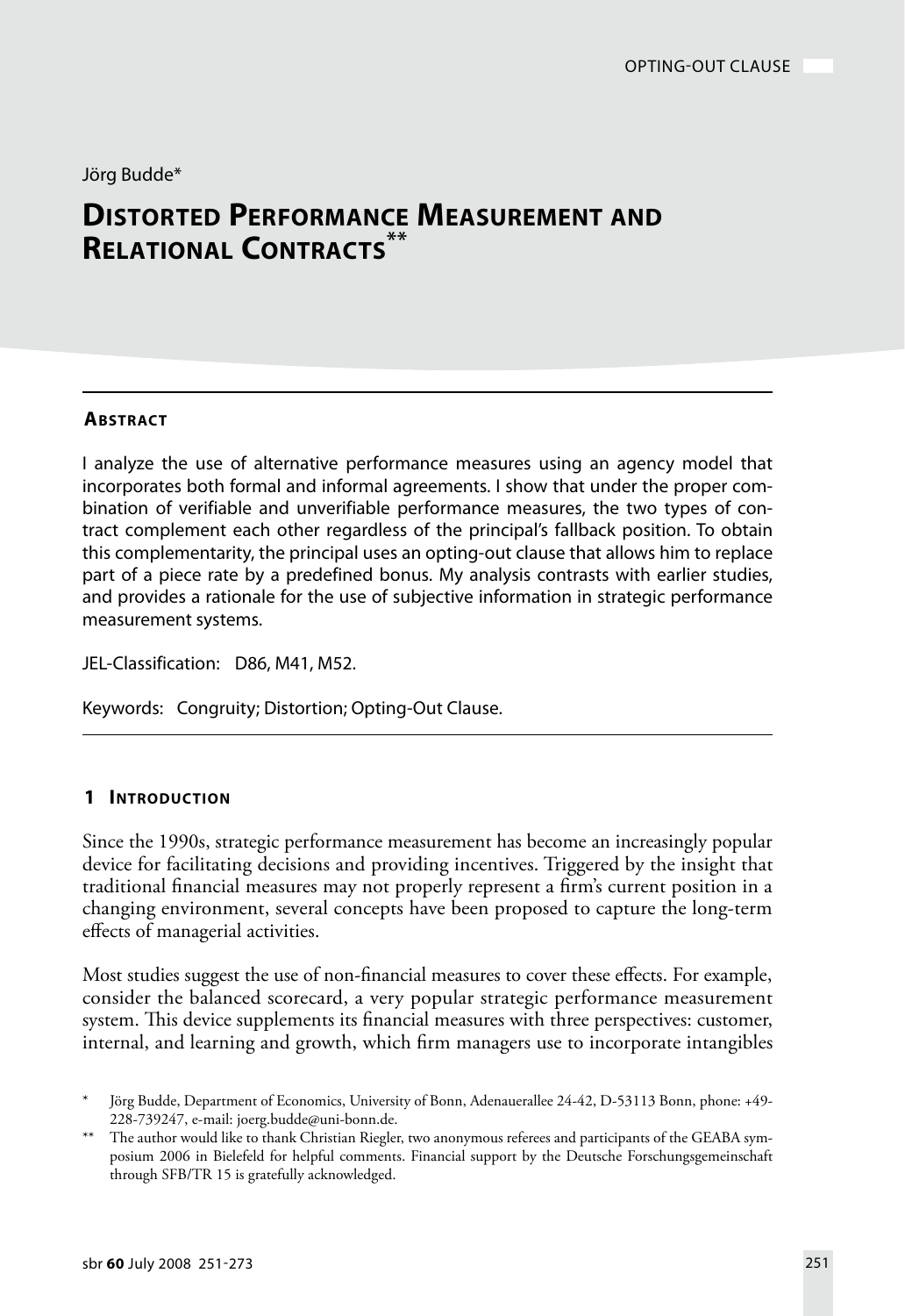such as customer satisfaction and employee loyalty (for details, see Kaplan and Norton (1992; 1996)).

Traditionally, the main objective of strategic performance measurement has been to identify, communicate, and implement a firm's goals. Long-time corporate practice has now led us to the understanding that a strategy cannot be enforced without tying employee compensation to respective measures (e.g., Kaplan and Norton (2001)). However, a deficiency of this approach is that non-financial information need not be verifiable by a third party, and thus may not be applicable to formal contracting. Consequently, the use of subjective rewards has been suggested as an alternative (Kaplan and Norton (1996)).

In this paper, I analyze the conditions under which subjective rewards can be credibly promised, and the role that congruity plays in the problem. To do so, I revisit the question of how a firm can optimally integrate subjective rewards into a formal contract. This question is of particular interest in situations in which the firm bases a formal contract on a purely financial performance index. Such an index may be distorted in the sense that it fails to capture all the value-relevant aspects of an agent's actions. To account for this problem, I consider a multitask agency setting in which the agent's impact on the principal's objective differs from his impact on the verifiable performance measure. The first-best allocation in this scenario cannot be induced by a formal contract alone. Subjective rewards may well bring about the desired action, but they are only credible if they are not too high compared to the potential benefits of cooperation.

Baker et al. (1994) analyze a similar question within the context of performance measure distortion due to private predecision information. These authors find that if a verifiable performance measure is sufficiently close to perfect, it can completely rule out subjective rewards. This finding is counterintuitive, but the same result emerges in the present setting when a formal contract and a subjective reward are used side by side. The contradiction is resolved by considering a different arrangement, one in which the relational contract is used in exchange for the formal contract. For that purpose, the firm introduces an opting-out clause into the formal contract, which allows the principal to satisfy (part of) his formal obligations by a predefined payment. By using this payment in the relational contract, the firm prevents explicit and implicit incentives from overlapping and keeps the relevant cost of the subjective reward to a minimum.

This simple modification greatly changes the results. Although it proves that subjective rewards will not always be credible, a more elaborate contract will be credible over a much wider range of rewards. Therefore, formal and relational contracts are complementary, regardless of the principal's fallback position, and the agency always benefits from a more congruent verifiable performance measure.

I derive a similar result in a companion paper (Budde (2007)), in which I study the use of measures from a balanced scorecard in formal and relational contracts. In addition to a formal analysis of the properties of balanced scorecards, I use the verifiable performance measures not only in the formal contract, but also in the relational contract. By doing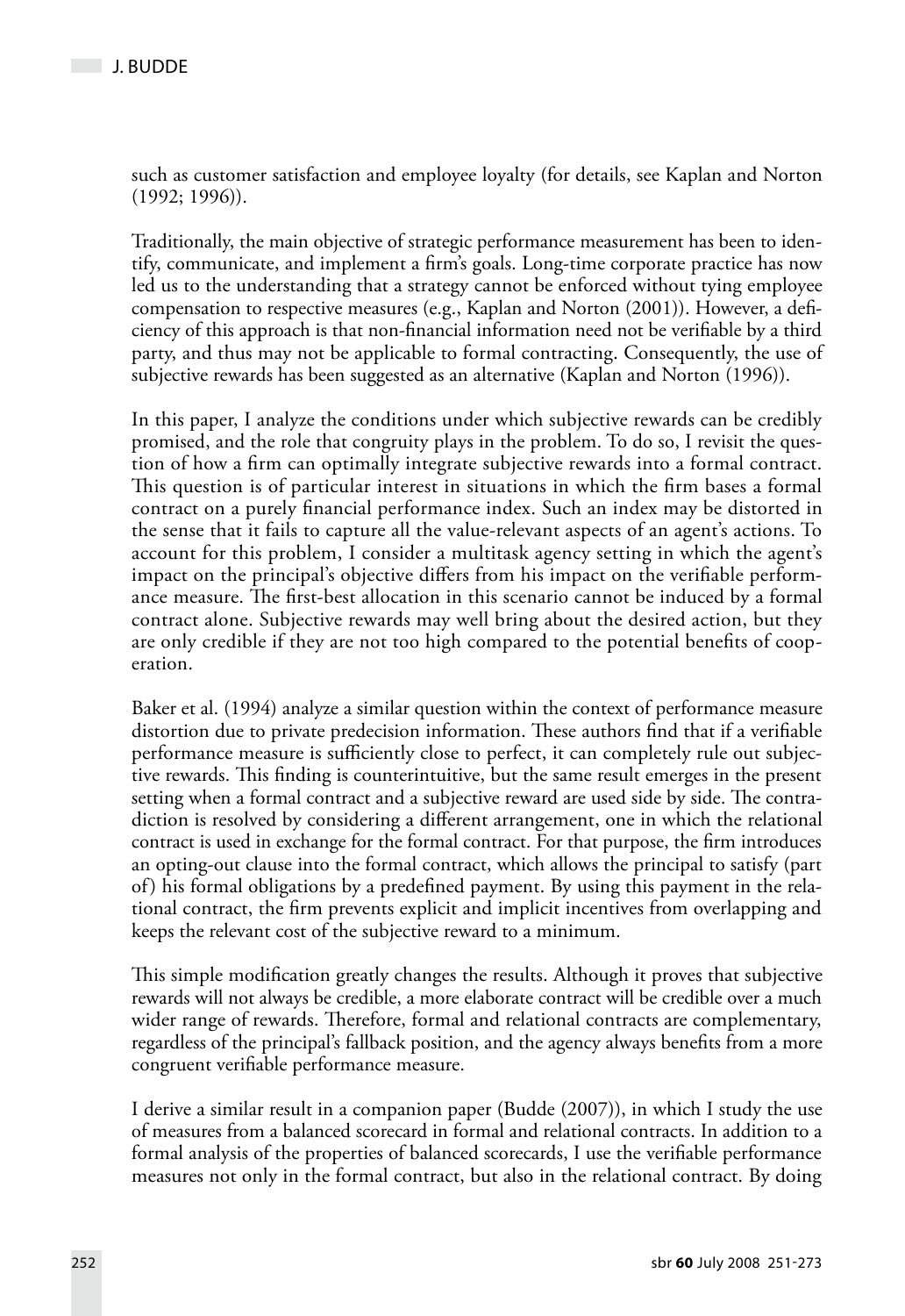so, explicit and implicit incentives can be aligned in a similar fashion as it is done by an opting-out clause.

However, the analysis in Budde (2007) relies heavily on the additional assumption that the principal and the agent can observe all measures without noise. Under the opting-out clause, noisy observation is no longer an issue. The situation with noiseless observation serves only as a benchmark for the analysis in this present paper. Its main contribution is to prove that a firm can achieve the same alignment in a more realistic setting with noisy observation, provided the principal makes use of the opting-out clause.

This result illuminates the interplay of formal and relational contracts by providing theoretical evidence that supports Klein's (2002) assertion that "self-enforcement and court enforcement are not alternative enforcement mechanisms, but are complementary instruments used by transactors in combination to guarantee transactor performance". For a wide range of parameter values, the agent's ex post compensation may be entirely based on the relational agreement. Nevertheless, the formal contract is an important ingredient of the arrangement, because it reduces the principal's temptation to break the relational contract. The model thus also supports Klein's (2002) argument that "the fundamental economic motivation for the use of court-enforceable contract terms is to supplement self-enforcement". The key feature of the agreement proposed in the present paper is that the best formal contract is applied not only after a potential defection, but also forms a cornerstone of the informal agreement, reinforcing the relational contract by minimizing the principal's propensity to default. The role of the formal contract is to control the principal's temptation to defect, not to provide direct incentives.

This contractual arrangement is a form of "on equilibrium path" renegotiation, as considered in papers by Hermalin and Katz (1991) and Pearce and Stacchetti (1998). In these models, the possibility of contract renegotiation shields the agent from risk. In the model I construct in the present paper, the firm uses renegotiation to facilitate relational contracting, which in turn encourages the agent to choose actions that cannot be implemented by a formal contract. By doing so, I extend the role of renegotiation to the coordination of the formal and informal agreements that concern credibility issues.

The paper is structured as follows. In Section 2 I describe the stage game of a one-period agency framework and analyze the optimal formal contract. In Section 3 I provide a multiperiod extension of the initial agency model and examine the use of subjective rewards. Section 4 concludes. All proofs are in the Appendix.

#### **2 The One-Period Framework**

In this section I describe a one-period agency model with a distorted financial performance measurement. I assume that distortion of the measure arises from the multiplicity of tasks the agent has to perform. Formally, this scenario is similar to a setting with postcontractual, pre-decision information (see Holmström and Milgrom (1991)), such as that used by Baker et al. (1994) in a related paper. Using a multitask agency allows me to refer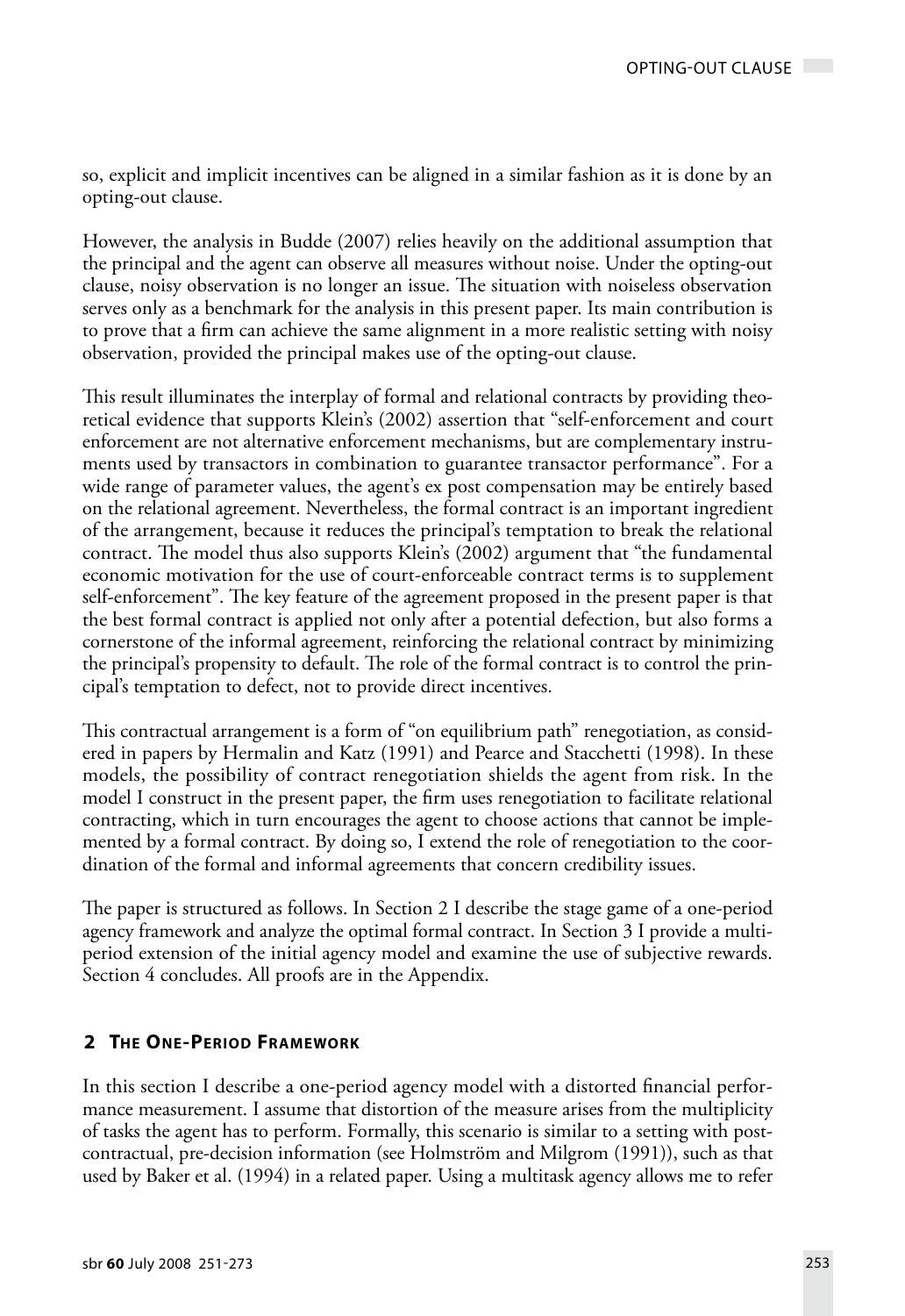more clearly to the index of congruity of the performance measure, as proposed by Baker (2000; 2002). By slightly modifying this index, the impact of congruity on the interplay between formal and relational contracts will become particularly apparent in the multiperiod model. A multitask setting also better reflects the situations for which strategic performance measurement was designed, situations in which managers perform many tasks of various relevance to the firm's short-term and long-term success.

As a starting point, I consider the situation in which a principal hires an agent to work once on his behalf. The agent's activity  $\mathbf{a} \in \mathbb{R}^n$  has multiple aspects and cannot be legally enforced. The principal seeks to maximize his value  $V$  from the agent's action, net of wage payments. I assume that  $V(\mathbf{a}) = \mathbf{d}'\mathbf{a}$  is a linear function of the agent's action **a**, in which  $\mathbf{d} = (d_1, \ldots, d_n)'$  are the marginal products of the various activities. I interpret V as the agent's actual contribution to firm value, including both short- and long-term effects. With regard to the firm's long-term financial success,  $\overline{V}$  might be the excess value created by the agent (O'Hanlon and Peasnell (2002)). To analyze the problem of performance measurement distortion in formal contracts, I assume that  $V$  is observable to both parties but unverifiable by an outside party. Thus, no formal contract can be based on V.

Since the firm cannot contract on either **a** or the principal's objective  $V$ , to motivate the agent the principal must rely on some performance measure  $P(\mathbf{a}) = \mathbf{y}'\mathbf{a} + \epsilon$ . I denote  $y_i \in \Re$  as the performance measure's *sensitivity*<sup>1</sup> with respect to action  $a_i$ , and  $\epsilon \sim N(0,$  $\sigma^2$ ) is the normally distributed uncertainty of P. In strategic performance measures, P might represent an aggregate of one or more short-term financial performance measures. But it does not capture all the relevant aspects of a firm's performance, thus,  $\mathbf{y} \neq \mathbf{d}$ .

The principal offers a linear incentive contract  $S = s_b + s_pP$  in which  $s_b$  is the base salary and  $s_p$  is a share parameter that defines the performance-related payment. By choosing **a**, the agent incurs a private cost  $C(\mathbf{a})$ . Similar to most studies on the linear agency framework, I assume that *C* takes the form  $C(\mathbf{a}) = \frac{1}{2}\mathbf{a}'\mathbf{a}$  (Itoh (1991); Feltham and Xie (1994); or Baker (2000)).To isolate this analysis from risk-sharing issues, I assume that both principal and agent are risk neutral. The agent's utility from his compensation  $S$  and action choice **a** is given by  $U^A(S, \mathbf{a}) = S - C(\mathbf{a})$ . His outside options are accounted for by a reservation utility  $U^R \geq 0$ .

The principal's contracting problem in this model is a special case of that analyzed by Feltham and Xie (1994), who consider a risk-averse agent and multiple performance measures. Consequently, I derive the optimal contract from their analysis by setting the degree of risk aversion to zero. By choosing  $s_p$ , the principal maximizes the expected total surplus  $\Pi = V(\mathbf{a}) - C(\mathbf{a})$ , subject to the incentive compatibility constraint  $\mathbf{a} = s_p \mathbf{y}$ . (I note that a complete characterization of the contracting problem would require me to refer to S instead of  $C(a)$ . However, since the agent is risk-neutral, the binding participation constraint yields  $E[S] - C(\mathbf{a}) = U^R$  or  $E[S] = U^R - C(\mathbf{a})$ , from which the principal's net profit becomes  $E[V - S] = E[V] - C(\mathbf{a}) - U^R$ . Thus,  $E U^P = \Pi - U^R$ .) The principal chooses the base salary  $s_b$  to ensure that the agent's reservation utility is obtained.

See Banker and Datar (1989) for a definition.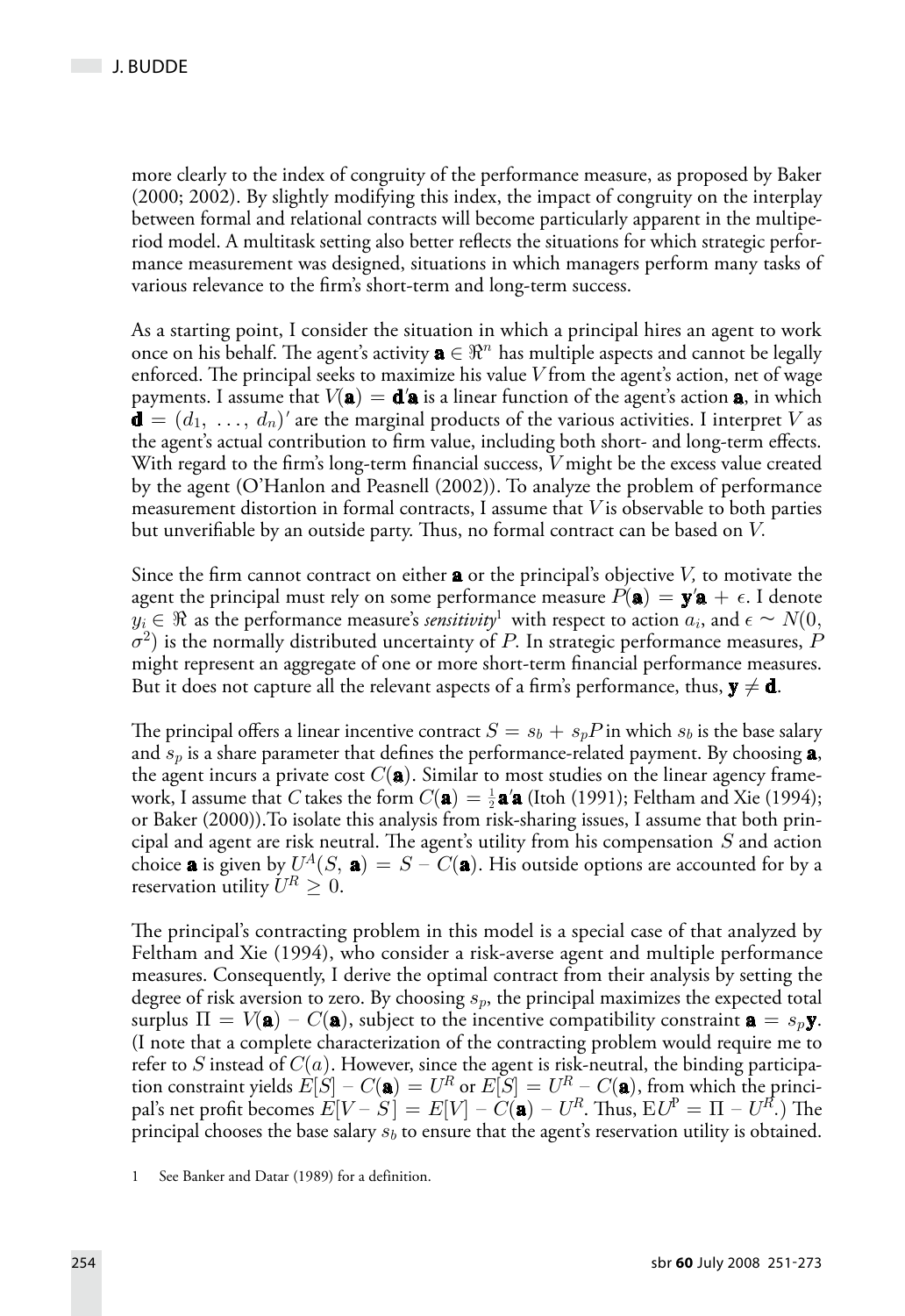The optimal share parameter is $2$ 

$$
s_p^0 = \frac{\mathbf{d}'\mathbf{y}}{\mathbf{y}'\mathbf{y}},\tag{1}
$$

from which the agency's net surplus becomes

$$
\Pi^0 = \Pi(s_p^0) = \frac{1}{2} \frac{(\mathbf{d}'\mathbf{y})^2}{\mathbf{y}'\mathbf{y}}.
$$
 (2)

The total profit equals  $(\bm{y}^0)\dot{\bm{y}}^0/2,$  where  $\bm{y}^0 = s_p^0\bm{y}$  is the sensitivity of the scaled performance measure  $P^0 = s_p^0 P$ . Among all implementable actions  $s_p \mathbf{y}, \mathbf{a}^0 = \mathbf{y}^0$  describes the one that is "closest" to the first-best action  $\mathbf{a}^{FB} = \mathbf{d}$ . The alignment between  $\mathbf{y}$  and  $\mathbf{d}$  is referred to as the *congruity* of the performance measure P.

A number of metrics for congruity have been suggested (Feltham and Xie (1994); Feltham and Wu (2000); Datar et al. (2001)). On inspection of (2), I believe it is most promising to refer to Baker (2000; 2002) and adopt the cosine of the angle between **d** and **y**. Since

the cosine can be written as  

$$
\cos(\mathbf{d}, \mathbf{y}) = \frac{\mathbf{d}'\mathbf{y}}{\sqrt{(\mathbf{d}'\mathbf{d})} \sqrt{(\mathbf{y}'\mathbf{y})}},
$$

this measure of congruity naturally relates the total surplus (2) to the first-best total surplus given by  $\Pi^{FB}=\frac{1}{2}\tilde{\mathbf{d}}'\mathbf{d}.$  This relation is stated in the following lemma:

**Lemma 1** *The total surplus in a risk-neutral linear agency model with quadratic effort cost is given by* 

$$
\Pi^0 = (\cos(\mathbf{d}, \mathbf{y}))^2 \Pi^{FB}.
$$

I denote the congruity  $\phi$  of performance measure P with respect to the firm's objective V as  $\phi(\mathbf{d}, \mathbf{y}) = (\cos(\mathbf{d}, \mathbf{y}))^2$ . Squaring scales the cosine measure to the unit interval, and the second-best total profit  $\Pi(s^0) = \phi \Pi^{FB}$  is a linear function of this measure.

#### **3 Relational Contracts**

#### 3.1 BASIC IDEA

As long as the performance measures of a formal contract are not perfectly congruent with the firm's objectives, the question arises whether non-verifiable information can be used to

<sup>2</sup> See Feltham and Xie (1994, 433).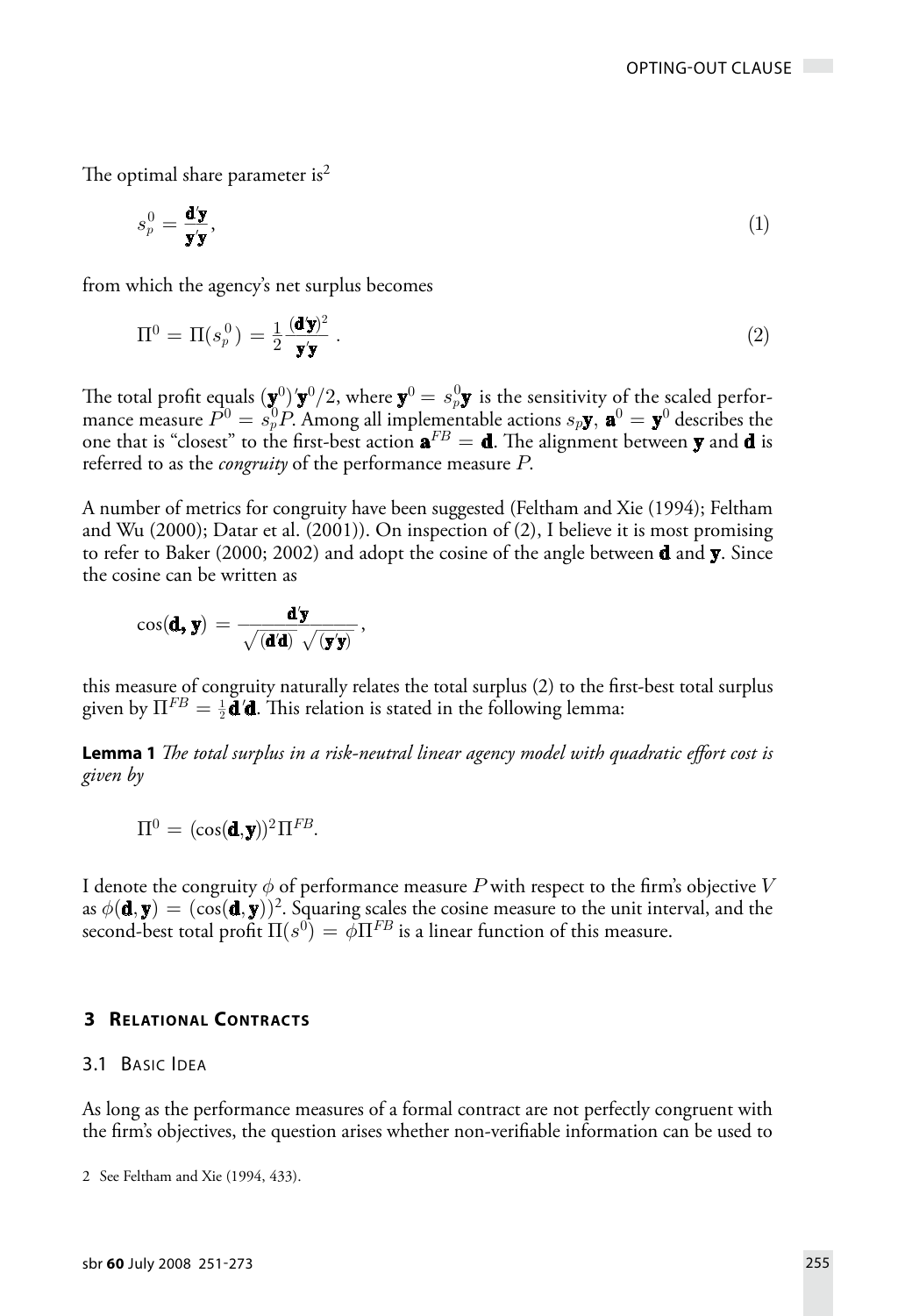improve the contract. Relational contracts are one of the instruments that can accomplish this improvement. These "informal agreements and unwritten codes of conduct" (Baker et al. (2002)) are not meant to be enforced by law, because they are based on outcomes that can only be observed ex post by the contracting parties. Relational contracts have substance only if it is in both parties' best interests to honor the agreement. In a one-time working relationship, this will never be the case, since the principal will always benefit from refusing a voluntary payment. Therefore, relational contracts are best analyzed in a multiperiod framework in which the parties repeatedly agree upon a contract. I use this approach to analyze how subjective rewards can be utilized to improve a formal contract.

This question has already been examined in studies such as Baker et al. (1994), who analyze how formal and relational contracts can be combined in an infinitely repeated agency relationship. These authors assume that any subjective assessment of firm value is complemented by a distorted verifiable performance measure, whose sensitivities are privately observed by the agent after contracting. Two payments are determined ex ante: a piece rate from the formal contract based on the verifiable measure, and a bonus from the relational contract based on a nonverifiable, subjective evaluation. Baker et al. show that the existence of a verifiable performance measure that is sufficiently close to perfect may rule out any relational agreement. The reason they give for this negative result is convincing: since the bonus is not enforceable, it must be in the principal's best interest to pay. This case applies only if the amount the principal could save by refusing the bonus is less than his future benefit from a continuing relational contract<sup>3</sup>. Such benefits depend on the principal's profit after a defection. If the fallback position is a formal contract – and I note that this assumption is critical to their negative result; to obtain comparable results, I too use this assumption in most of the following analysis – then the profit depends critically on the distortion of the verifiable measure. The less distorted the measure, the less the principal benefits from maintaining a relational agreement. But if the principal's fallback position is to cease production, Baker et al. (1994) find that formal and relational contract work as complements.

However, this focus on the principal's fallback position stresses only one side of the coin, because a less distorted verifiable performance measure may also reduce the payable bonus. Incentives already provided by a formal contract need not be sustained by the relational agreement. For example, if the verifiable performance measure is nearly perfect, then the subjective evaluation requires little fine-tuning and the payable bonus is likely to be small. To reduce the bonus to a minimum, a proper coordination of the two contracts is essential: all available information must be considered for the relational contract. The agreement considered by Baker et al. (1994) is rather coarse in this respect. The bonus is based exclusively on the realization of firm value, although the verifiable measure  $P$  could also be taken into account. A straightforward way to incorporate  $P$  into a relational contract

<sup>3</sup> Baker et al. (1994) assume that both parties apply Grim-trigger strategies in the repeated game. In broad terms, this strategy can be described as follows: both parties use a cooperative strategy (work hard and pay the bonus) as long as no party defects, and procede in noncooperative mode as soon as one party breaks the agreement. Although this equilibrium is not a unique to the dynamic game, the assumption is without loss of generality for the obtainable payoffs (see Abreu (1988)).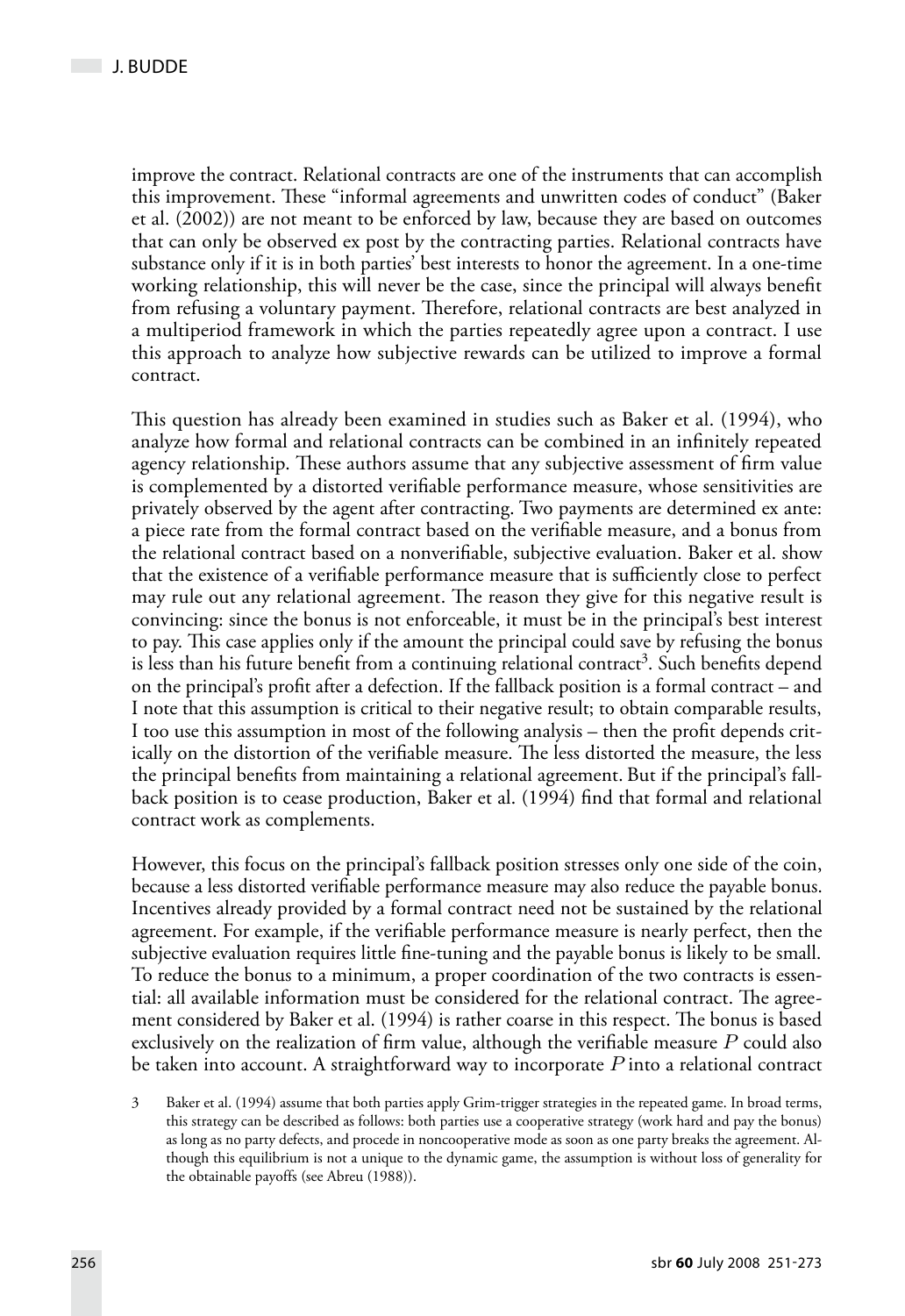would be to offer a bonus for reaching a certain target value of an aggregate measure derived from V and P. This approach is similar to that taken in Budde (2007), in which I consider a system  $\mathbf{P} = (P_1, ..., P_m)$  of partly unverifiable measures. It emerges that if **P** is capable of mimicking the principal's objective V, then the optimal relational contract is built on an aggregate measure  $V - P^{0.4}$ . The second-best contract  $s^{0}$  is then offered as a formal contract. In this way, subjective rewards provide exactly the right incentive for making up the effort gap  $\mathbf{d} - \mathbf{y}^0$  that is not provided in the formal contract. Furthermore, the relational bonus is kept to a minimum.

However, this result builds on the assumption that **P** can be assessed subjectively without noise. Only then can the agent be sure to receive the bonus if he acts according to the agreement. Under noisy performance measurement, the bonus is uncertain, and its required amount depends on both congruity and precision. Thus, although the same logic should apply, the results just mentioned cannot be directly transferred to the present setting.

But the same coordination can be achieved by a different agreement, one that does not require a precise assessment of the agent's impact on  $P$ . The key idea is to combine subjective rewards not with the realized amount of the agent's piece rate  $s_P P$ , but with its expected amount. This procedure is possible if the verifiable measure has not yet been realized when the bonus is paid. The principal will then trade off the bonus against the expected payment from the formal contract, which is not subject to exogenous factors. To allow for this consideration, I assume that the following timeline of events applies in each period  $t$  of the dynamic game:



#### **Figure 1: Timeline of events**

This time line is quite realistic. Financial measures such as accounting income are usually issued late because accounts are not settled until the end of the accounting period. In contrast, the subjective evaluation is not subject to such terms and may become available as soon as the agent has completed his tasks. Given this progression, the following agreement can reproduce the effects of a bonus based on  $V - P^0$ :

<sup>4</sup> Although V and  $P$  may both be considered measures of financial success, one might wonder about the validity of an aggregate measure  $V - P^0$  built from two vectors of different dimension. As can be seen from the share parameter (1), however, the formal contract already transforms P into a payment with the dimension of V.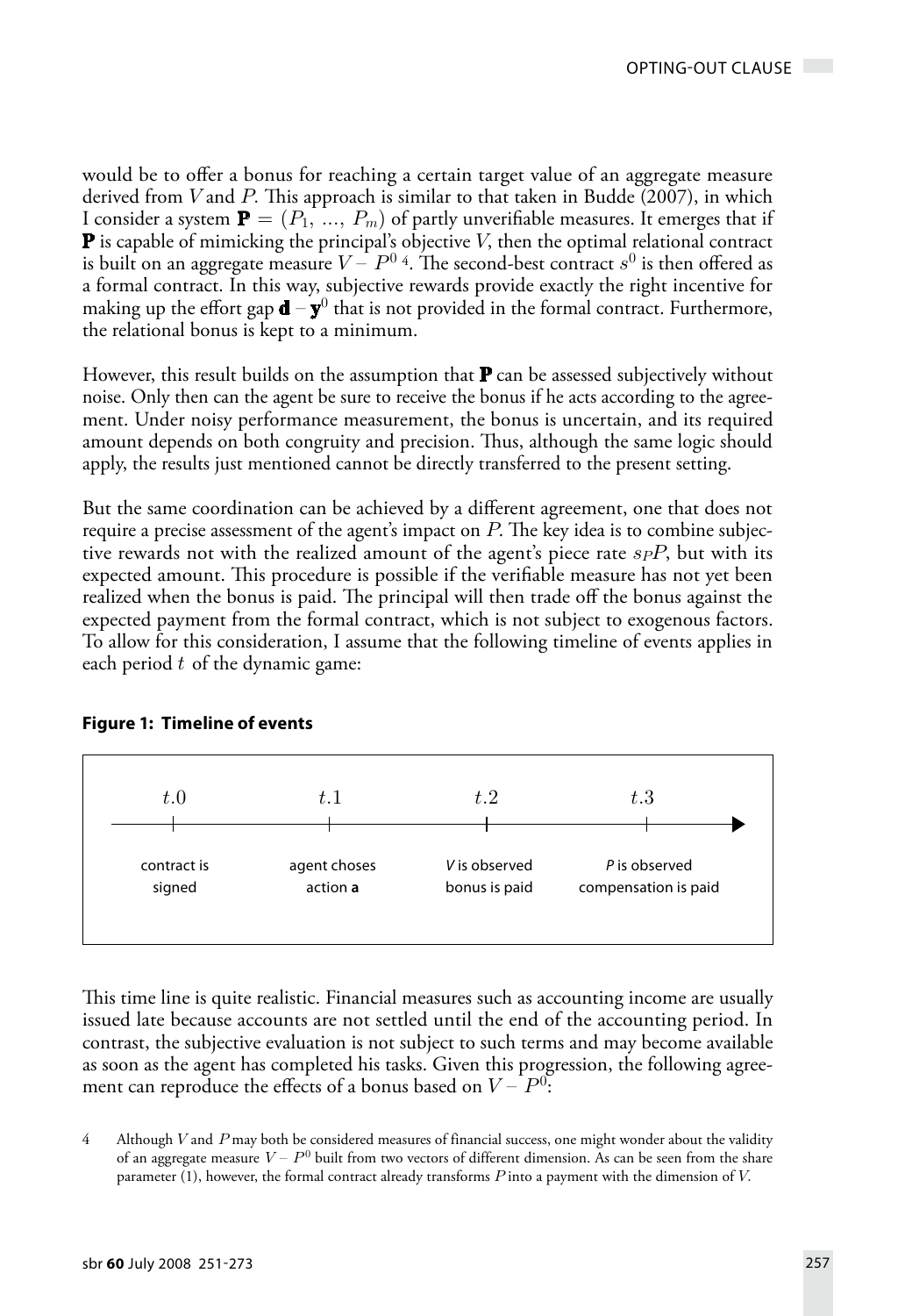- 1. On date t.0, the two parties sign the formal contract  $(s_b, s_p^0)$ . This contract is augmented by a clause stating that the principal may fulfil a predefined fraction of his obligations by paying an amount  $B$  by date  $t.2$ .
- 2. In addition to this formal contract, the parties informally agree that the principal should make use of this clause if  $V$  meets a certain target  $\underline{V}$ .
- 3. Defection is understood as
	- (a) the agent not delivering  *or*
	- (b) the principal not paying B although V has been achieved.

By stipulating an exchange of payment between the formal and relational contracts, the mandatory payment of the formal contract, which is legally due even if the principal decides to defect, can be held at a high level. This obligation enhances the credibility of the relational contract. For example, if the verifiable measure is almost perfectly congruent, then there will be almost no difference between the mandatory payment and the voluntary payment. Consequently, the principal bears very little incremental cost if he pays the bonus instead. Since only these incremental costs have to be traded off against the benefits of an ongoing relational contract, the latter is more likely to be credible<sup>5</sup>.

The following analysis studies the benefits of such an agreement. As a first step, I analyze the benchmark case of a relational contract which is exclusively based on V. The main findings of the literature are corroborated in this example, thereby providing an intuitive explanation in terms of the congruity index defined in section 2. I then turn to the more elaborate multistage agreement, first considering the hypothetical case of a bonus based on  $V - P<sup>0</sup>$ . This contract is quite similar to that studied in Budde (2007) and serves as a benchmark for the subsequent analysis in which I prove that the same result can be achieved with an opting-out clause in the formal contract. By comparing the results, it emerges that relational contracts are credible for a much wider range of parameters when an exchange of payments is applied.

#### 3.2 A Bonus Offered in Addition to a Piece Rate

To study the effects of a relational contract, in the following analysis I assume that the stage game described in Section 2 is repeated ad infinitum. In this subsection, I assume that the principal takes into account unverifiable information by offering a hybrid contract of the form

$$
S = s_b + s_p P + s_v V,\tag{3}
$$

5 A similar approach is taken by Pearce and Stacchetti (1998), who consider the renegotiation of a formal contract in the stage game. In their model, however, the instrument is only used for risk sharing and consumption smoothing. The present model focuses on congruity aspects.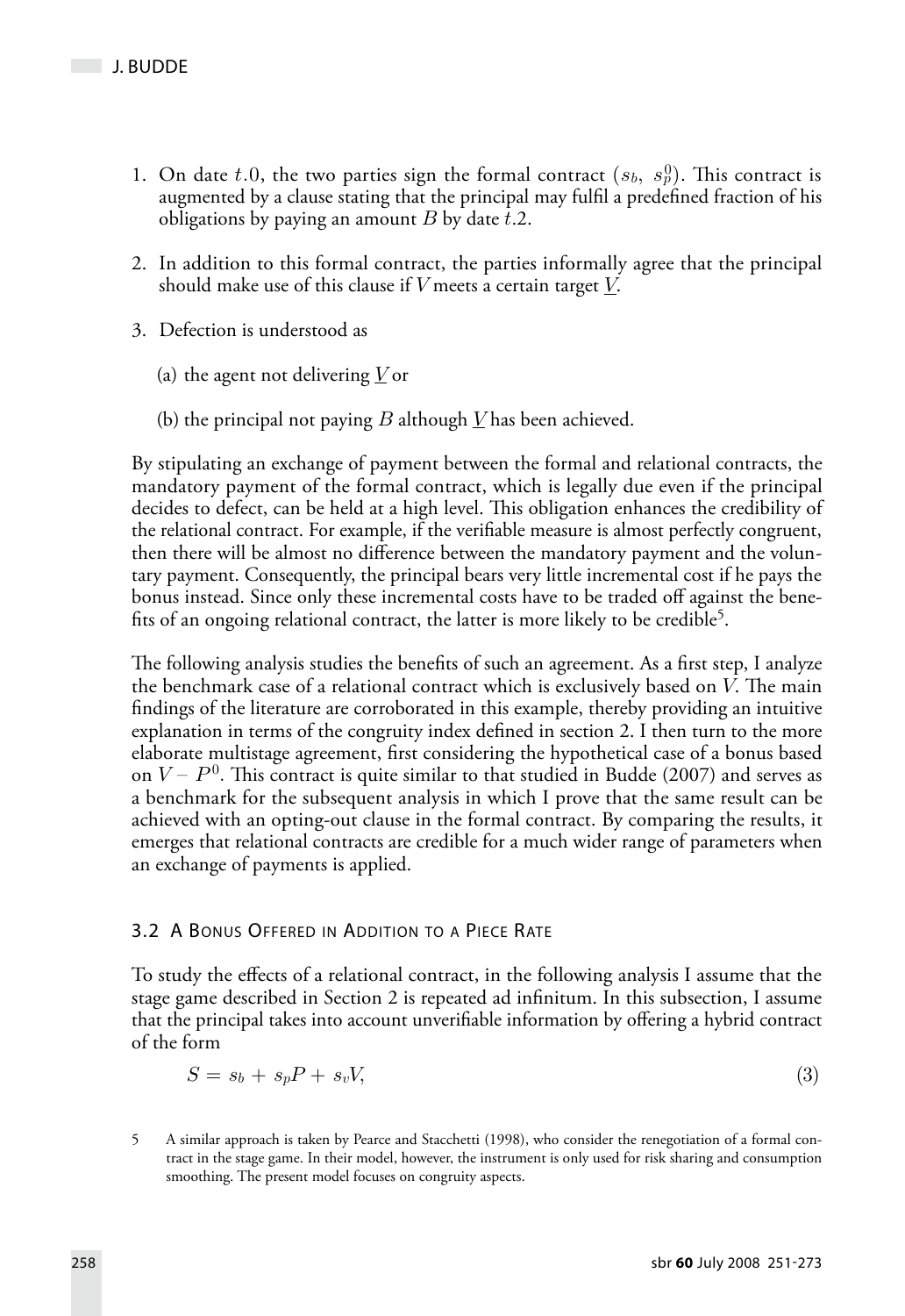which includes the payments  $s_b$  and  $s_pP$  from a formal agreement and  $s_vV$  from a relational contract.

The agent's expected utility from this contract is  $EU(S, a) = s_b + s_p \mathbf{y}'\mathbf{a} + s_v \mathbf{d}'\mathbf{a} - C(\mathbf{a})$ . If the agent trusts in the principal's promise to pay  $s_vV$ , then his effort will be

$$
\mathbf{a}(s_p, s_v) = s_p \mathbf{y} + s_v \mathbf{d}.\tag{4}
$$

Under the assumption that  $P$  is not perfectly congruent, the first-best effort allocation can be obtained by this contract only for the purely relational contract  $s_p = 0$ .

More generally, the optimal share parameters  $s_n$  and  $s_n$  of the two contracts can be derived analytically. Given the agent's action choice (4), the principal maximizes

$$
EUP(ah) = V(ah) - C(ah) - UR
$$
  
=  $\mathbf{d}'(s_p \mathbf{y} + s_v \mathbf{d}) - (s_p \mathbf{y} + s_v \mathbf{d})'(s_p \mathbf{y} + s_v \mathbf{d})/2 - UR.$  (5)

The optimal value of  $s_p$ , given the bonus  $s_v$ , is

$$
s_p(s_v) = (1 - s_v) \frac{\mathrm{d}^y}{\mathrm{y}^y} = (1 - s_v) s_p^0 \,. \tag{6}
$$

Compared to a purely formal contract, explicit incentives are reduced to a fraction  $1 - s_v$  not covered by the relational contract (Baker et al. (1994, 1139)). Substituting  $s_v$ into (4), I see that the agent's action  $\mathbf{a}^h = s_v \mathbf{d} + (1 - s_v)\mathbf{y}^0$  is a convex combination of the first-best action and the second-best action. From this, the principal's objective (5) after rearrangement becomes

$$
EU^{P}(\mathbf{a}^{h}) = \Pi^{0} + s_{v}(2 - s_{v}) [\Pi^{FB} - \Pi^{0}] - U^{R}
$$
  
=  $\Pi^{FB}[\phi + s_{v}(2 - s_{v}) (1 - \phi) - \hat{\phi}],$  (7)

where  $\hat{\phi} = U^R / \Pi^{FB}$  is the minimal level of congruity for which a pure formal contract is valuable. For the derivation of (7), see Appendix B.

The principal's utility is maximized for  $s_v = 1$ . Hence, he will choose the highest share rate  $s_v \in [0, 1]$  for which the subjective reward is credible. To meet this condition, the payable bonus

$$
s_v V = s_v \mathbf{d}'(s_v \mathbf{d} + (1 - s_v)\mathbf{y}^0) = s_v(\mathbf{y}^0)\mathbf{y}^0 + s_v^2(\mathbf{d}'\mathbf{d} - (\mathbf{y}^0)\mathbf{y}^0)
$$
  
=  $2s_v[\Pi^0 + s_v(\Pi^{FB} - \Pi^0)] = 2s_v\Pi^{FB}[\phi + s_v(1 - \phi)]$  (8)

must not exceed the net present value of the benefits generated by the hybrid contract. As mentioned above, these benefits depend on the principal's fallback position. The latter is either  $\Pi^0$  –  $U^R$  for a continued formal contract or zero for ceasing production, whichever is greater. Thus, the principal in general gains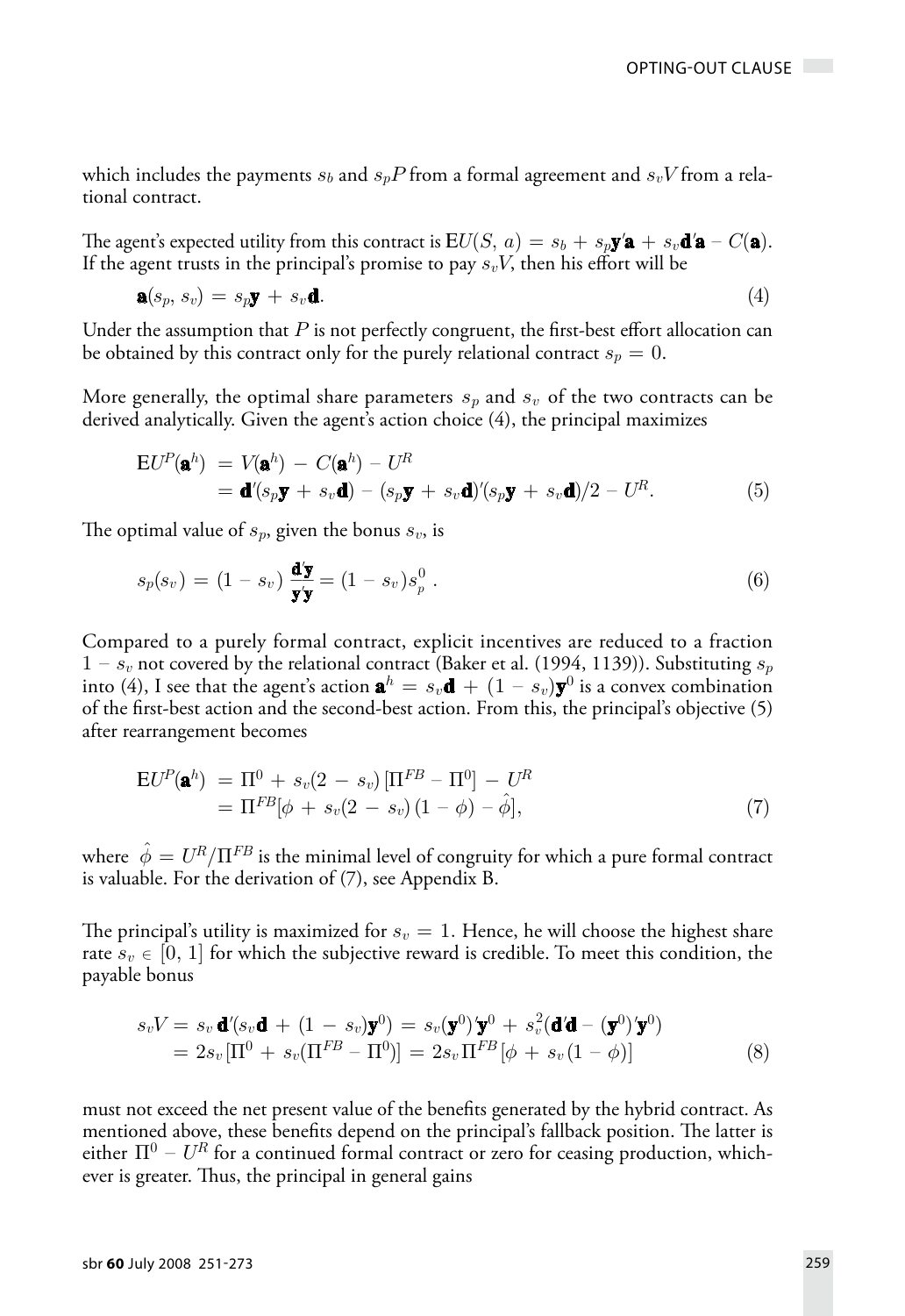$$
\Delta U^{P} = \mathbf{E} U^{P}(a^{h}) - \max \{ \Pi^{0} - U^{R}, 0 \}
$$
  
=  $s_{v}(2 - s_{v}) [\Pi^{FB} - \Pi^{0}] + \min \{ \Pi^{0} - U^{R}, 0 \}$   
=  $\Pi^{FB}[s_{v}(2 - s_{v})(1 - \phi) + \min \{ \phi - \hat{\phi}, 0 \}]$  (9)

from an ongoing relational contract in each period.

In calculating the optimal bonus parameter  $s<sub>v</sub>$  I focus on the case of a valuable purely formal contract, which might cost the principal more when a congruent, verifiable performance measure is available. Then  $s_v$  can be derived from the credibility constraint

$$
\sum_{t=1}^{\infty} \Delta U^{P} (1+r)^{-t} = \frac{\Delta U^{P}}{r} \ge s_{v}V,
$$

which states that the net present value of the principal's periodic benefits has to cover the payable bonus. The optimal level of  $s<sub>v</sub>$ , is thus

$$
s_v = \begin{cases} 1 & \text{for } \phi \le 1 - 2r \\ 2 \frac{1 - (1 + r)\phi}{(1 - \phi)(1 + 2r)} & \text{for } 1 - 2r < \phi \le 1/(1 + r). \\ 0 & \text{for } \phi > 1/(1 + r) \end{cases} \tag{10}
$$

For the derivation of (10), see Appendix B.

Inspection of (10) confirms the structure derived by Baker et al. (1994), namely that a purely relational contract is offered for  $\phi < 1 - 2r$ . Under this contract, the principal obtains the first-best solution. For  $1 - 2r < \phi \leq 1/(1 + r)$ , both a formal and a relational contract are agreed upon with a decreasing proportion of subjective reward.

Most importantly, no relational contract is credible if  $\phi > 1/(1 + r)$ . In this case the second-best solution is achieved under a purely formal contract. Of course, this negative result holds only if there is a valuable formal contract. If  $\phi < \phi$ , then the principal will not offer a formal contract after a potential defection, and higher congruity cannot restrict the use of subjective rewards. It only reduces the payable bonus, and therefore is always beneficial to the principal. As Baker et al. (1994) show, a combination of formal and relational contracts may even be beneficial in situations in which none of the two contracts would be valuable on its own.

Beyond the type of contract applied, it is also of interest whether congruity diminishes the principal's utility. Such an impairment seems apparent, because the bonus rate in (10) decreases with  $\phi$  for the interior solution. The conjecture can be proved by a formal analysis:

**Proposition 1** *If a relational contract is offered in addition to a formal contract and the purely formal contract is valuable, then the principal's expected net utility*  $EU^P$  *is*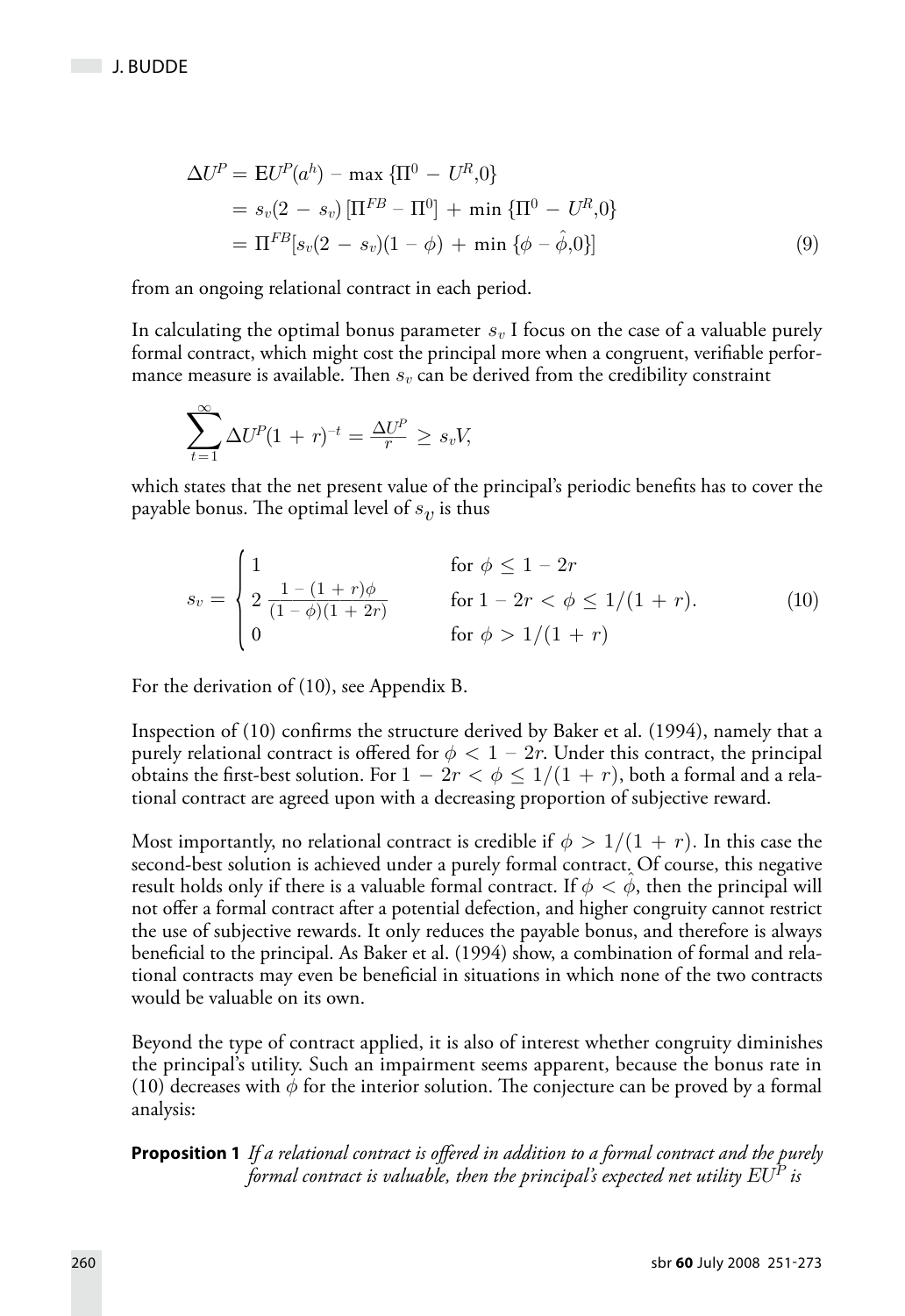- *1. constant in*  $\phi$  *(and equal to its first-best value) for*  $\phi < 1 2r$ ,
- *2. decreasing in*  $\phi$  *for*  $1 2r \le \phi \le 1/(1 + r)$ *, and*
- *3. increasing in*  $\phi$  *for*  $\phi > 1/(1 + r)$ *.*

#### 3.3 A Bonus Offered in Exchange for a Piece Rate

The relational contract considered in section 3.2 does not make use of all available information. In general, P could be considered in determining the payable bonus.

To see clearly the effects of using all information, suppose for a moment that  $P$  can be observed without noise. In this case, a relational contract can be based on  $V$  and  $P$  in the same manner that I used V in the previous analysis. A payment  $S = s_b + s_pP +$  $s_vV + s_{pr}P$  is stipulated, resulting in an action  $\mathbf{a}(s_p, s_v, s_{pr}) = (s_p + s_{pr})\mathbf{y} + s_v\mathbf{d}$ . According to the analysis in section 3.2, the principal will choose  $s_p$  and  $s_{pr}$  such that  $s_p$  $+ s_{pr} = (1 - s_v) s_p^0$ , and the implemented action again will be a convex combination of  $\mathbf{a}^{FB} = \mathbf{d}$  and  $\mathbf{a}^0 = \mathbf{y}^0$ . The principal can exploit the remaining degree of freedom in choosing  $s_p$  and  $s_{pr}$  to reduce the expected bonus  $s_vV + s_{pr}P$  to a minimum. Lemma 2 gives the solution:

**Lemma 2** *If* P *is subjectively assessed without noise, the optimal hybrid contract has the following properties:* 

- 1. The formal contract is identical to the purely formal contract  $s_p^0$ .
- 2. The relational contract is based on  $V P^0$ .

The key idea of the result, which is outlined in subsection 3.1, shows that the relational contract should build on the formal contract, rather than vice versa as (6) suggests. The principal's utility from this contract, given  $s_v$ , is identical to his utility in section 3.2. However, the required bonus may decrease dramatically. Its value is

$$
s_v(\mathbf{d} - \mathbf{y}^0)'\mathbf{a} = 2s_v^2(\Pi^{FB} - \Pi^0) = 2s_v^2\Pi^{FB} (1 - \phi).
$$
 (11)

For the derivation of (11), see Appendix B.

The reason for this reduction is obvious: the bonus now refers only to the extra profit generated by the relational agreement. Since the action induced by the second-best purely formal contract is as close as possible to the first-best action, combining a relational agreement with this contract minimizes the bonus payment regardless of which action  $s_v \mathbf{d}$  +  $(1 - s_v)\mathbf{y}^0$  the principal implements. Compared to (8), the bonus is particularly reduced in situations in which the verifiable performance measure has high congruity. Consequently, a higher share rate  $s_v$  can be determined. Its optimal value is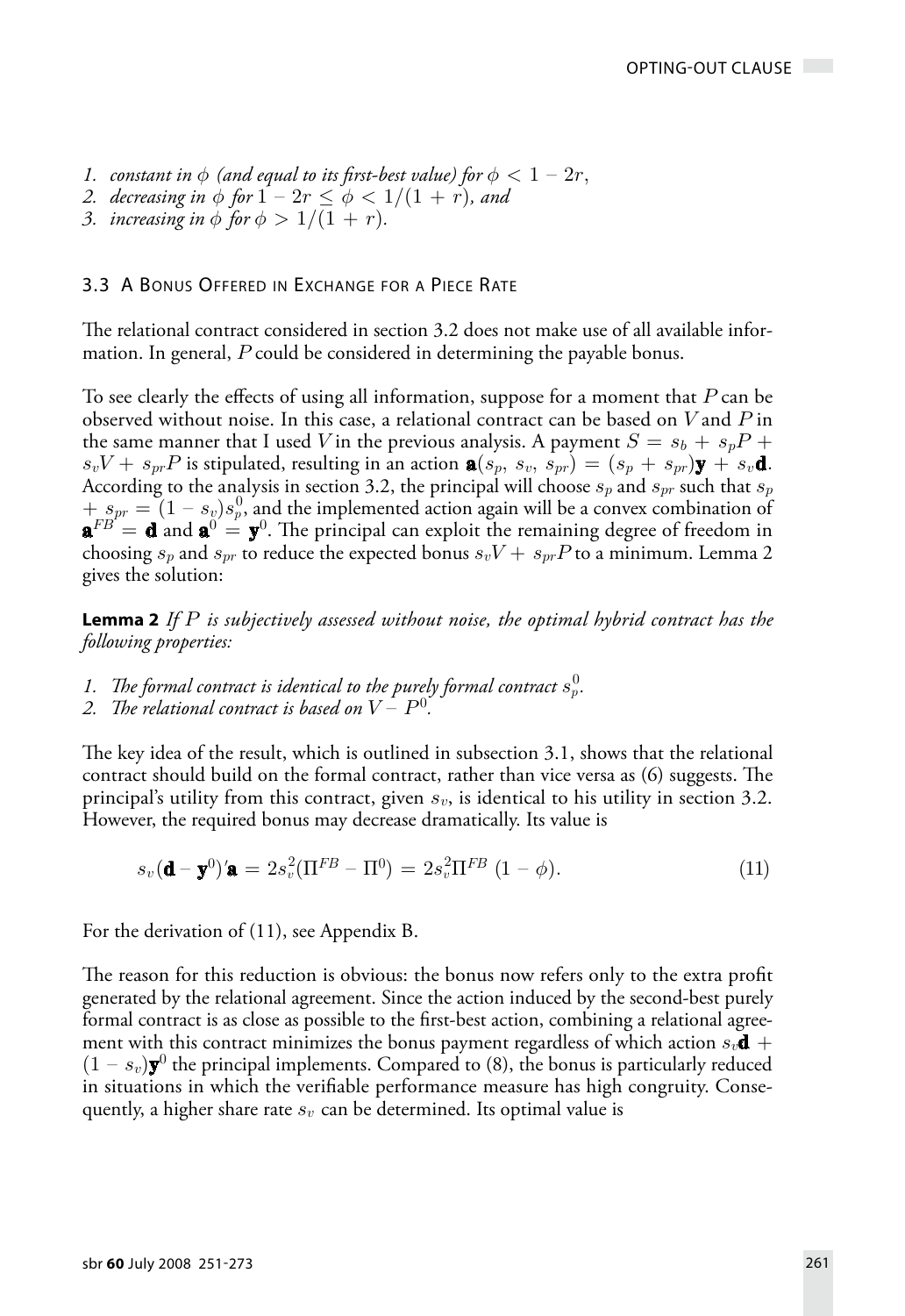$$
s_v = \begin{cases} 1 & \text{for } r \le \frac{1}{2} \\ \frac{2}{1+2r} & \text{for } r > \frac{1}{2} \end{cases} \tag{12}
$$

For the derivation of (12), see Appendix B.

The optimal bonus is independent of the congruity  $\phi$  because the relational contract refers to only that part of the desired action that has not been covered by the formal contract. In this manner, the bonus is reduced by the same amount that the principal's fallback position is improved. With respect to the credibility of the voluntary payment, the two effects exactly balance.

This contract modification inverts the negative results of subsection 3.2. The first contrast can be seen in (12), in which there is now a credible relational contract for any values of the congruity  $\phi$  and discount rate r. Of course, the applied bonus might be rather low. But since the marginal bonus required to induce a deviation from the second-best action  $\mathbf{a}^0$  is zero,  $s_v$  will always be positive. The second contrast, which concerns the wealth effects of congruity, follows when I substitute (12) into the principal's profit (7). This transformation leads to the following lemma:

**Lemma 3** *Suppose* P i*s subjectively assessed without noise, and a purely formal contract is valuable. If both V and* P *are used in the relational contract, the principal's expected net utility is nondecreasing in the congruity* ϕ *of the verifiable performance measures.* 

If the principal could observe P without noise, none of the previous negative results would remain valid under a contract that uses all available information. I use this finding as a reference point for the more realistic scenario in which  $P$  is a noisy measure of the agent's performance. In this case, a relational contract based on  $V - P^0$  becomes critical; due to the distribution of  $\varepsilon$ , very low levels of P could occur. Under the performance measure  $V$  –  $P^0$ , this fact would entail an extremely high bonus. Any promised reward would be refused with some positive probability, and the relational agreement would collapse.

As outlined in subsection 3.1, the same effect can be achieved by basing the bonus on the *payment* s<sub>P</sub>P instead of directly referring to P. If this payment is done before the performance measure is realized, the principal will trade off the bonus against the expected payment from the formal contract. Unlike the realized amount  $P$ , for a given action this quantity is bounded.

The most obvious way to mimic the elaborate contract would be for the principal to offer a formal contract  $s_b + s_p^0 P$  at date  $t.0$ , then compensate the agent on date  $t.\overline{2}$  for a fraction  $s_v$  of the variable payment  $s_p^0 P$  by paying  $s_v \tilde{V}$ . Unfortunately, this agreement is not feasible: because V is not verifiable, the exchange cannot be substantiated in the formal contract. However, the formal agreement is crucial, because otherwise, to exchange the formal contract payment for a minimum bonus payment, the principal could claim a very low level of V*.* Therefore, the opting-out clause of the formal contract must determine a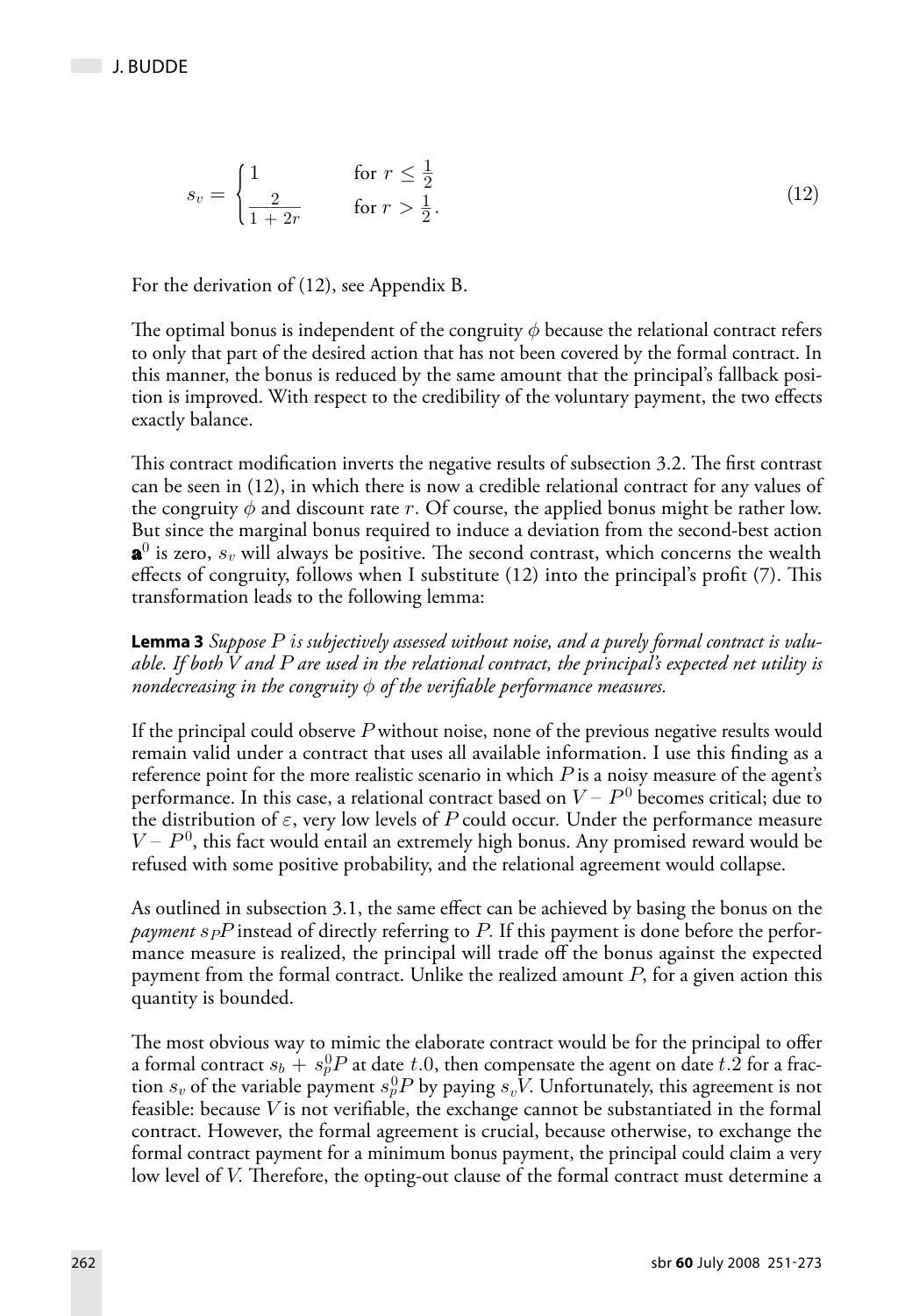*fixed* amount B to be paid in exchange for a fraction  $s_v$  of the variable payment defined in the formal contract. Accordingly, the parties should (informally) agree upon a target  $V$ for which the bonus is due.

If they do so, implementation of a certain action  $\mathbf{a}^h = s_v \mathbf{d} + (1 - s_v)\mathbf{y}^0$  requires a target  $V = s_v \mathbf{d}'\mathbf{a}^h$  of V. The promised bonus must be high enough that the agent prefers  $\mathbf{a}^h$  to **a**<sup>0</sup>, the action induced by the formal contract alone. To determine the required amount, compare the agent's utility under the required action  $\mathbf{a}^h$ ,

$$
EU^A(\mathbf{a}^h) = s_b + (1 - s_v)s_p^0 \mathbf{y}'(s_v \mathbf{d} + (1 - s_v)\mathbf{y}^0)
$$
  
+ 
$$
B - (s_v \mathbf{d} + (1 - s_v)\mathbf{y}^0)'(s_v \mathbf{d} + (1 - s_v)\mathbf{y}^0)/2,
$$

to his expected utility under the optimal action in case that he waives the bonus,

$$
EU^A(\mathbf{a}^0) = s_b + (\mathbf{y}^0)'\mathbf{y}^0 - (\mathbf{y}^0)'\mathbf{y}^0/2.
$$

By this comparison, the minimal bonus

$$
\underline{B} \equiv s_v(\mathbf{y}^0)'\mathbf{y}^0 + \frac{s_v}{2} [\mathbf{d}'\mathbf{d} - (\mathbf{y}^0)'\mathbf{y}^0]
$$

required to implement  $\mathbf{a}^h$  can be determined. Although this term differs slightly from the amount (8) required without the opting-out clause, it appears to have the same undesirable properties for credibility: since the marginal bonus  $dB/ds_v$  required for divergence from the second-best action **a**<sup>0</sup> is positive, there will always exist a discount rate  $r < \infty$ for which no relational contract is credible. This fact holds regardless of the performance measure congruity  $\phi$ . Thus, at first glance, there is no obvious improvement.

The only improvement lies in the fact that the bonus is now offered in exchange for part of the principal's formal obligations. From this procedure, it is not the absolute bonus that dominates the principal's considerations, but the incremental cost he incurs by paying the bonus. Under the opting-out clause, the principal must take into account both the bonus B and the expected savings  $s_v(\mathbf{y}^0)'\mathbf{y}^0$  on formal obligations. Given these savings, the principal's extra cost from granting a bonus is

$$
\underline{B} - s_v(\mathbf{y}^0)'\mathbf{y}^0 + \frac{s_v}{2} [\mathbf{d}'\mathbf{d} - (\mathbf{y}^0)'\mathbf{y}^0].
$$
\n(13)

This amount is half that due under a relational contract based on  $V{\rm -}P^0.$  Therefore, the best relational contract is even more credible than in the previous scenario. The bonus rate is given by

$$
s_v = \begin{cases} 1 & \text{for } r \le 1 \\ \frac{2}{1+r} & \text{for } r > 1. \end{cases} \tag{14}
$$

For the derivation of (14), see Appendix B.

The main result of this paper can be derived from this equation.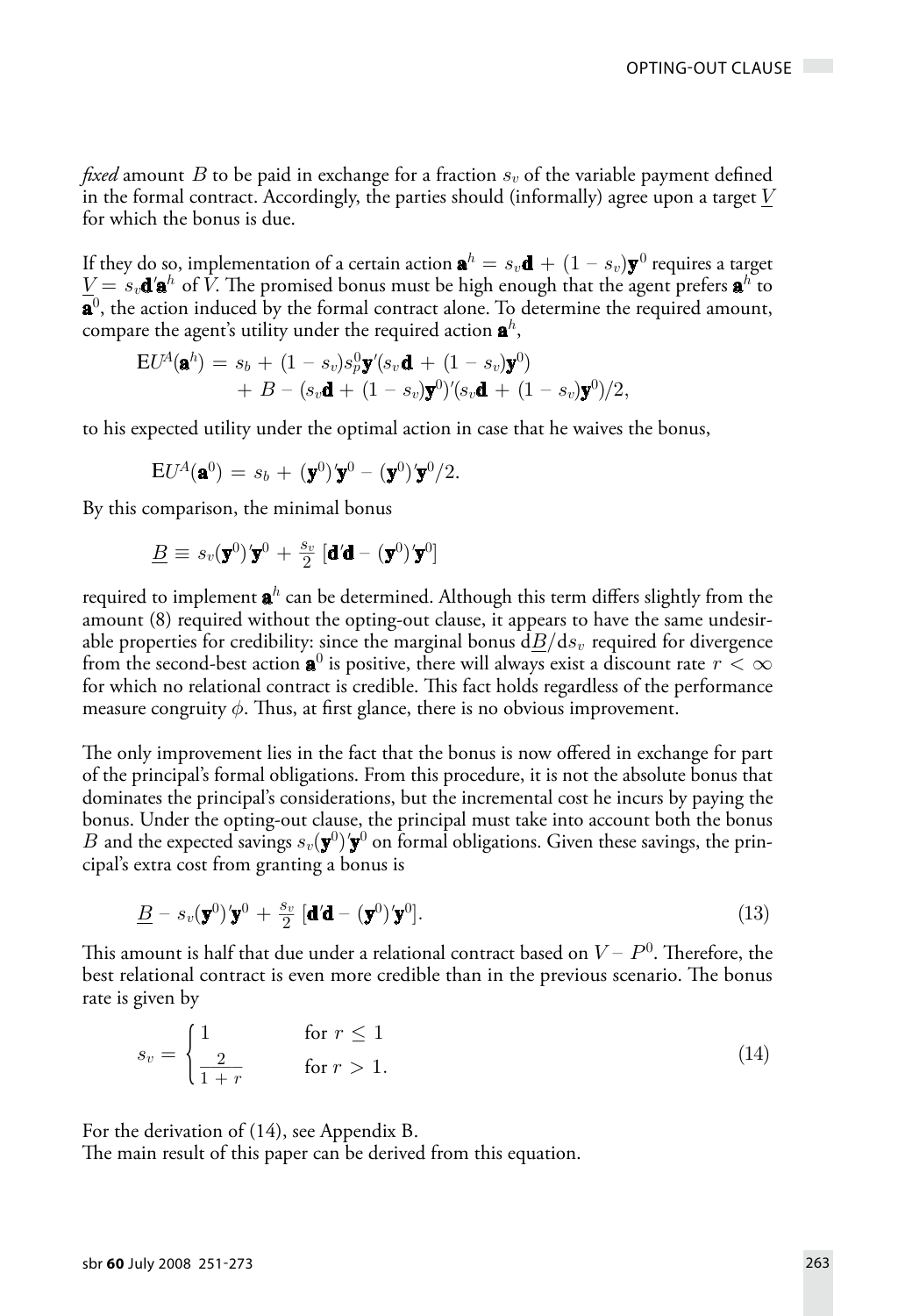#### **Proposition 2** *If a relational contract is offered in exchange for part of a formal contract and the purely formal contract is valuable, then*

- *1. a hybrid contract is credible for any discount rate* r *and any level* ϕ *of congruity, and*
- 2. *the principal's expected net utility increases with*  $\phi$  for any discount rate and any level of *congruity.*

The principal benefits even more under an opting-out clause than he did under the contract based on  $V - P^0$ . This fact is due to the contract type required by the opting-out clause. While the contract based on  $V - P^0$  is a linear function of the aggregate performance measure, a bonus-type contract is used under the opting-out clause. By these means the payment is halved, because only the cost of the additional effort  $s_v(\mathbf{d} - \mathbf{y}^0)$  has to be compensated. In contrast, a linear contract generally pays twice the cost when the cost function is quadratic. Thus, the result of proposition 2 could also have been achieved by a bonus-type relational contract based on  $V - P^0$ .

However, halving the bonus  $(10)$  stipulated in the initial contract based on V would not change the essential results of subsection 3.2. This bonus not only covers the cost of the additional effort  $s_v(\mathbf{d}-\mathbf{y}^0)$ , but also has to actuate any effort  $(1-s_v)\mathbf{y}^0$  not driven by the (reduced) formal contract. Because of this dual role, the marginal bonus required for divergence from the action induced by the formal contract is still positive. Although the bonus is credible for a wider range of discount rates and congruity levels, there are still parameters r and  $\phi$  for which there is no credible relational contract. In general, credibility can only be obtained by paying a bonus that matches the cost incurred by diverging from the optimal pure formal contract.

To complete my analysis of the hybrid contract with an opting-out clause, I examine the case  $\phi < \phi$  for which a purely formal contract is not valuable to the principal. In this case, his benefit (9) from an ongoing contract is  $\Pi^{FB}[s_v(2 - s_v)(1 - \phi) - (\hat{\phi} - \phi)].$ Its value increases with the congruity  $\phi$ . Since in addition to that the incremental cost (13) decreases with  $\phi$ , higher levels of  $s_v$  can be stipulated for higher levels of congruity. The optimal share rate is

ctreases with 
$$
\phi
$$
, higher levels of  $s_v$  can be stipuated for higher levels of the original share rate is

\n
$$
s_v = \begin{cases} \frac{1}{1+r} + \frac{\sqrt{(1-\phi)(1+r\phi-\phi(1+r))}}{(1-\phi)(1+r)} & \text{for } \phi \ge \frac{(1+r)\hat{\phi}-1}{r} \\ 0 & \text{for } \phi < \frac{(1+r)\hat{\phi}-1}{r}. \end{cases} \tag{15}
$$

For the derivation of (15), see Appendix B.

When the congruity exceeds a critical level, the hybrid contract becomes valuable. This contract must include a minimum level  $s_v = 1/(1 + r)$  of subjective rewards. The associated formal contract would actually not be beneficial on its own. For higher levels of congruity, the share rate increases further. As  $\phi \to \phi$ , the share rate achieves its optimal level under a valuable formal contract.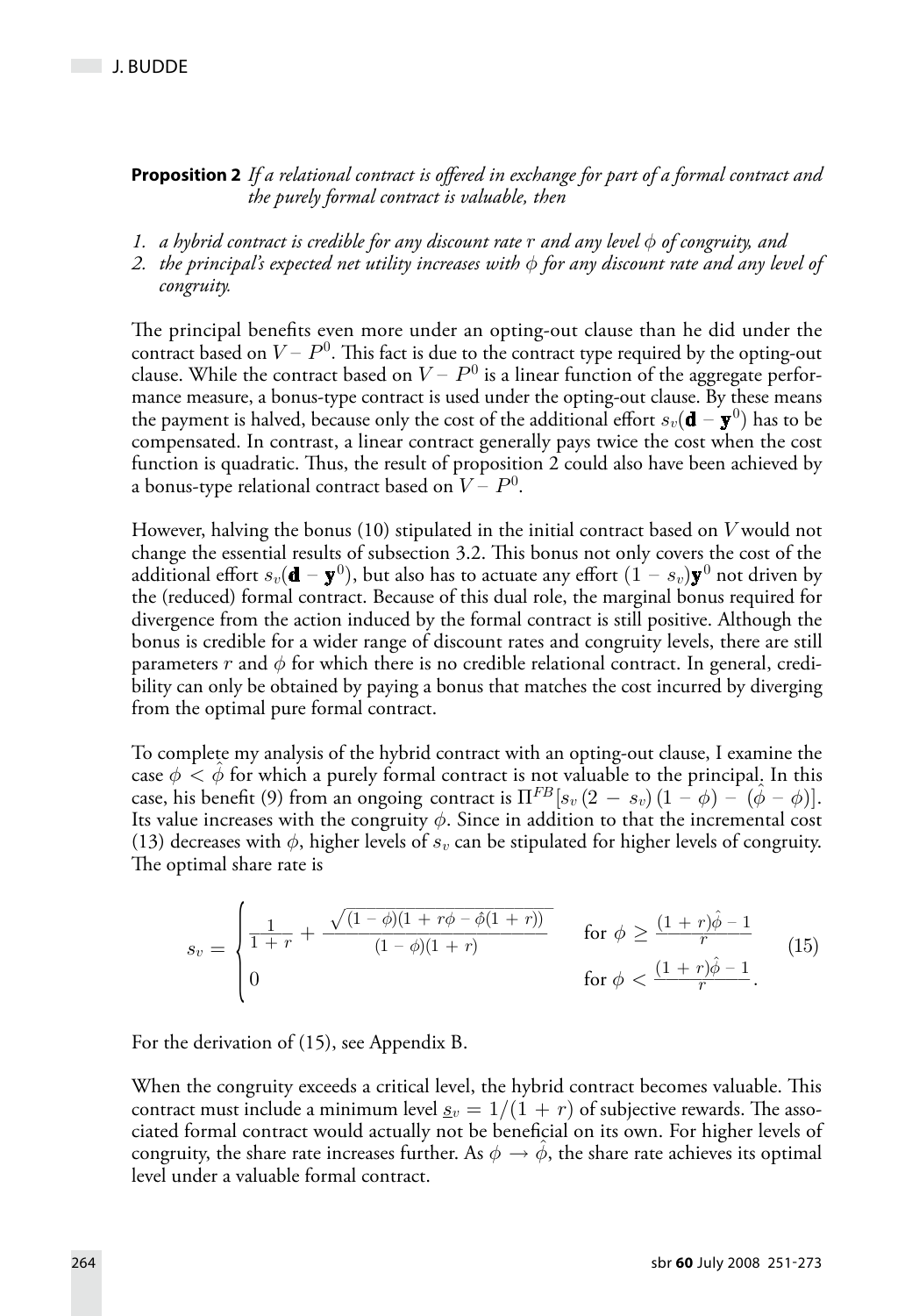In contrast to my previous findings, this result is well aligned with the second main finding of Baker et al. (1994), namely, that in the absence of a valuable formal contract, objective and subjective measures work as complements. If the verifiable performance measure becomes less distorted, then the bonus from the relational contract is increased.

Corollary 1 summarizes these effects with the findings of Proposition 2 and states the advantage of a more congruent verifiable performance measure as follows:

#### **Corollary 1** *If the principal applies an opting-out clause to the hybrid contract, he always (weakly) benefits from a higher congruity of the verifiable performance measures.*

Regardless of his fallback position, the principal will always benefit from a less distorted performance measure. Thus, by considering the more elaborate contract, the paradox that arises from the parallel use of formal and relational contracts can be resolved.

#### 3.4 Discussion

The opting-out clause suggested in this paper is closely related to renegotiation procedures considered in other studies. For example, Hermalin and Katz (1991) analyze a one-period agency in which the principal observes an unverifiable (perfect or imperfect) signal of the agent's action before the verifiable performance measure is realized. Based on this signal, the two parties renegotiate the initial contract. It emerges that if the principal has all the bargaining power (as in my model here) and observes the agent's action (a bit more than in my model), then the cost of implementing a certain action can be reduced to its firstbest level. However, the set of actions that can be implemented is the same as that under the initial contract. It may even be reduced if the principal observes only a noisy signal of the agent's action.

Unlike my analysis in this paper, the main purpose of renegotiation in the model of Hermalin and Katz (1991) is to shield the agent from bearing the risk incorporated in the initial contract. Once the agent has chosen his action, there is no further need for incentive compensation. Contracting becomes merely a matter of efficient risk sharing, which, under the assumptions of a risk-neutral principal and risk-averse agent, is achieved by a fixed payment to the agent.

A similar exchange occurs in the model in this paper, but for a completely different reason. Here, the principal avoids a performance-based bonus payment to ensure that he keeps the agreement of the relational contract. Where a risk-averse agent in the one-shot model is protected against variations in his payment, in this paper's multiperiod model the principal is protected against his propensity to renege on his promise. This temptation arises in cases in which a high bonus payment is due.

Taking this rationale into account, the total benefits of the proposed contract can be divided into three effects. First, having a relational contract based on V enlarges the set of implementable actions. Second, consideration of  $P$  in this contract reduces the expected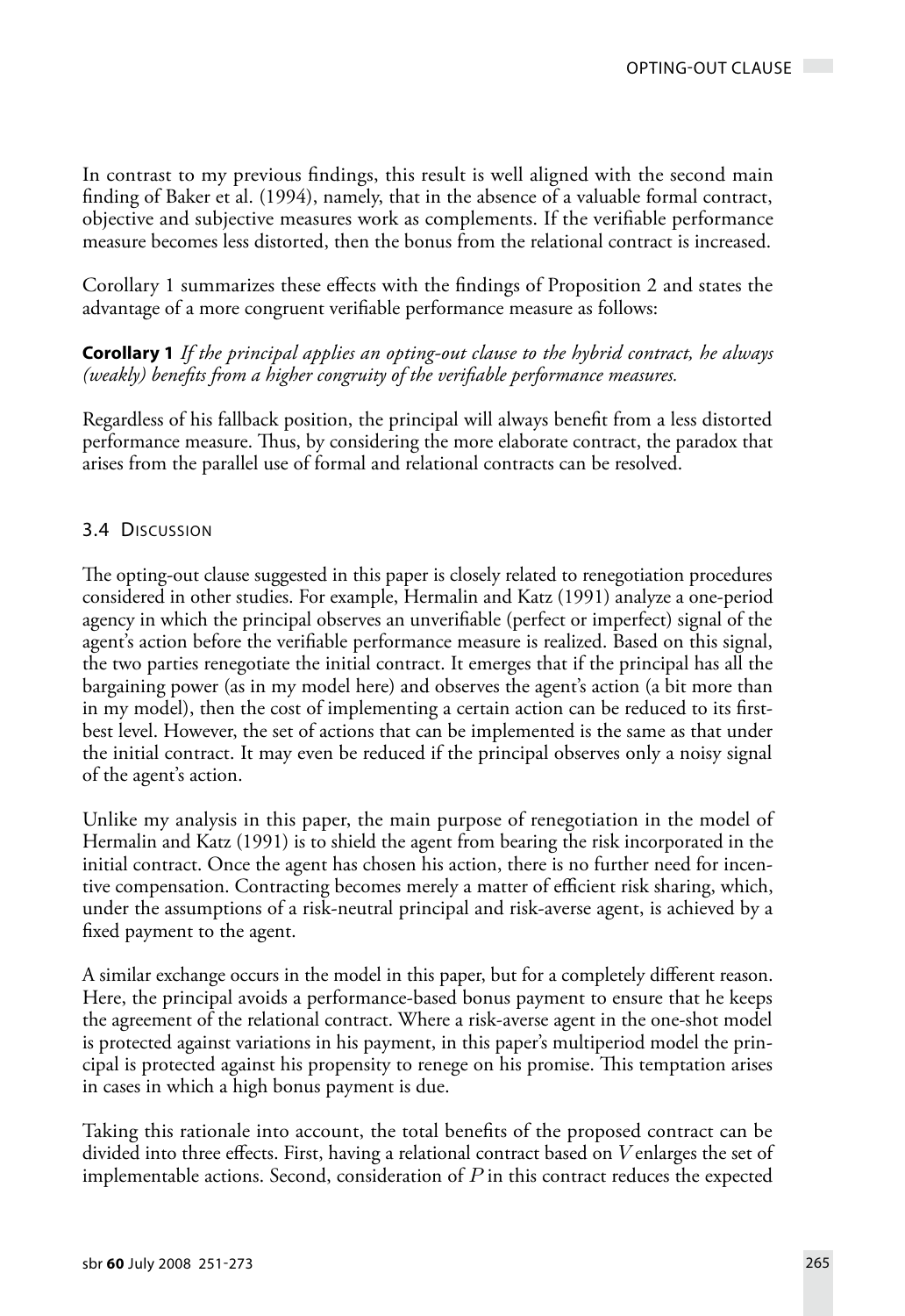bonus payment. Third, the opting-out clause eliminates any uncertainty from the reward. Taken together, these effects bring about the closest alignment of interests that can credibly be supported by a relational contract.

A complete elimination of risk would not be possible if the subjective performance measure were also subject to noise. However, because the formal contract specifies a fixed bonus under the opting-out clause, the principal's propensity to break the agreement would not directly be affected, at least not if the noise terms of  $V$  and  $P$  are stochastically independent. (I note that if V and P were correlated, then a statistical inference could prompt the principal to refuse the bonus payment.) But a noisy observation of *V* would considerably change the agent's decision. When choosing his action, the agent would take into account the expected bonus payment. The required bonus – and thus its credibility – would critically depend on the precision of the performance measure (see Budde (2007)).

I do not examine risk-sharing issues in this present analysis. If the model were to consider a risk-averse agent, then consumption smoothing would become an issue in the multiperiod framework. Consumption smoothing is an issue in the model of Pearce and Stacchetti (1998), in which a formal contract is renegotiated in each period of an infinitely repeated game after the agent's action has been observed by the principal. However, unlike the present model, this unverifiable information cannot be observed until the verifiable outcome has been realized. Thus, the bonus payment serves as both a motivation device and as a means of consumption smoothing.

In the multitask model here, the introduction of risk aversion should also reinforce the main results of this paper. The principal's fallback position, a formal contract based on the noisy performance measure *P*, is impaired by risk aversion to a greater extent than a hybrid contract, which incorporates only part of the pure formal contract, and thus only part of the consequent risk premium. Thus, if a hybrid contract is credible under risk neutrality, it should also be credible under risk aversion.

From a technical viewpoint, the proposed opting-out clause may be interpreted as the inverse of a buyout agreement. Demski and Sappington (1991) consider a model in which the principal retains the right to sell his business to the agent at a predefined price. This option provides a strong incentive for the agent to choose the first-best effort. However, in equilibrium, the principal will never execute this option. It serves only as a threat point for the agent. Conversely, in the present setting, the principal holds an option to buy (a certain fraction of) the agent's title from the formal contract at a predefined price. Unlike the buyout agreement considered by Demski and Sappington (1991), this option will always be executed. In particular, according to (14), for interest rates up to 100% the formal contract will always be completely replaced by the bonus payment. Its role is mainly to determine the threat point for the agent, which in this case is a fallback to the formal contract.

Clearly, the procedure could be reversed; a fixed bonus might be exchanged for a variable payment in case the agent does not create the targeted value added V. Although this procedure conforms analytically to the contract considered by Demski and Sappington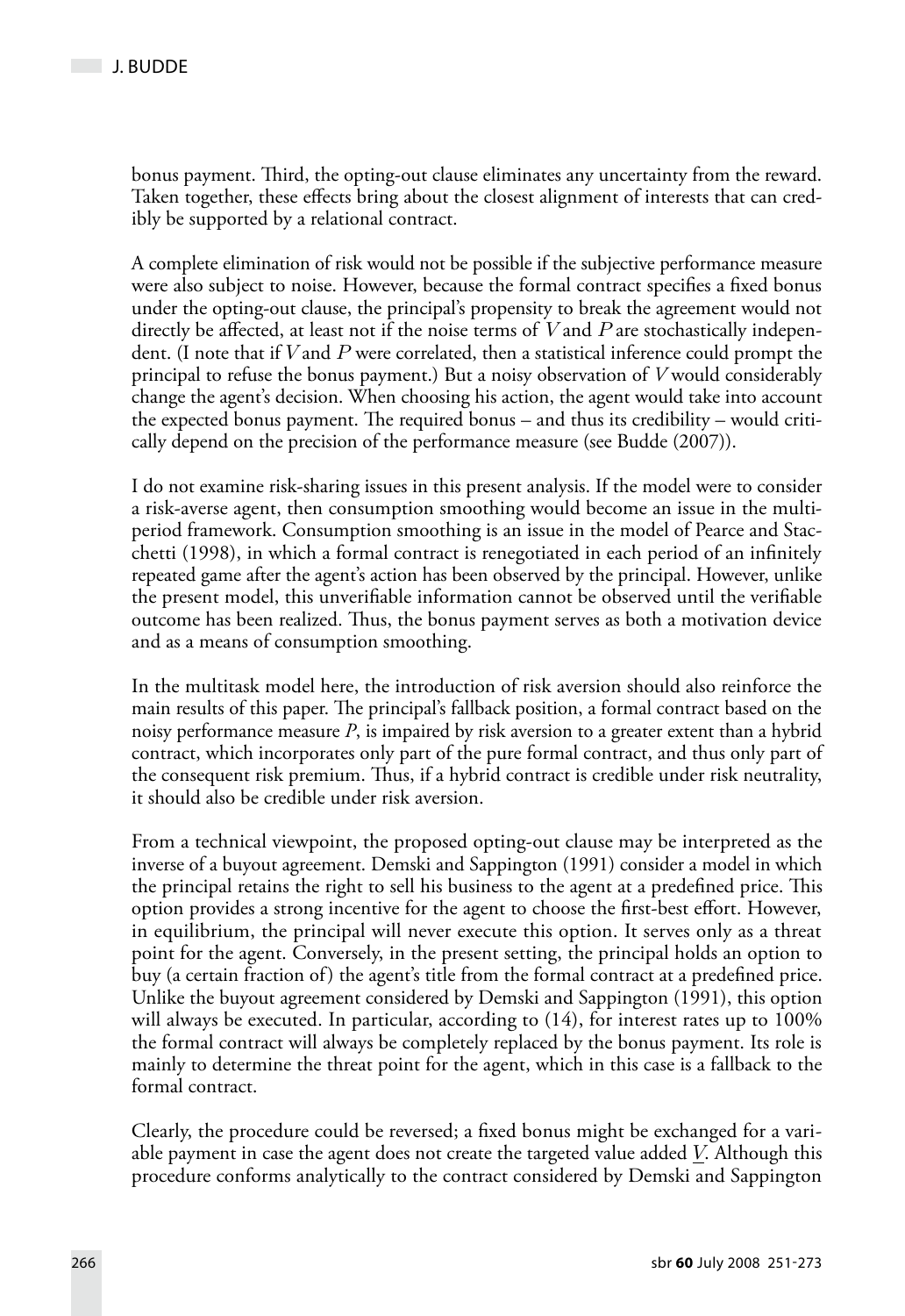(1991), its interpretation as a buyout agreement is less obvious. The variable payment in my model does not coincide with firm value, so exercising the option cannot be understood as selling the firm to the agent.

On the contrary, the procedure proposed here may have a more natural interpretation. If  $P$  is the firm's accounting income, then the formal contract can be interpreted as the issuance of (short-dated) profit participation certificates to the agent. The corresponding relational contract would then consist of the agent's promise to deliver a certain target  $V$ of the principal's unverifiable objective, and the principal's agreement to buy a specified number of these certificates from the agent if the target is met.

Crucial for the use of such an agreement is that earnings have not been announced when the repurchase is due. Thus, contrary to a widely accepted opinion, the late issue of accounting information may prove advantageous in the present model. In this regard, the present paper is related to the literature on the timing of accounting information. These studies often focus on the agent's information (e.g., Demski and Sappington (1986); Arya et al. (2000); Christensen and Feltham (2001)) and the question of at what point of time this information should be communicated. In the model here, my main concern is the principal's decision of whether to keep the agreement or not. Therefore, my paper is more closely related to models of double moral hazard (Arya et al. (1997)), in which the principal takes a discretionary action that may be conditioned on some piece of information. Under both double moral hazard and relational contracting, the delay serves as a commitment device to prevent the principal from behaving opportunistically.

#### **4 Conclusion**

In this paper I show that in the proper combination, formal and relational contracts provide complementary incentives. The key feature of the proposed relational contract is that it makes use of both formal performance measures and unverifiable information. In this manner, the contract reduces the implicit incentives to that part of the desired action that cannot be induced by the formal contract alone. As a consequence, the payable bonus is reduced, which makes the relational contract credible for a much wider range of discount factors.

The contractual arrangement of an opting-out clause makes possible the use of all available information for the relational contract. When exercising this option, the principal reduces his obligations under the formal contract, and the relevant cost of the bonus payment is reduced. It is crucial that the principal be unaware of the agent's verifiable performance when he decides whether or not to pay the bonus. Consequently, the timeliness of any unverifiable information that could substantiate the relational contract becomes extremely important. The principal's ignorance of his hard obligations can only be exploited to improve the credibility of the relational agreement if this information becomes available at the foreseen point in time.

A practical implication of this result is that norms for the preparation of strategic performance information may become an important aspect of incentive provision. Such norms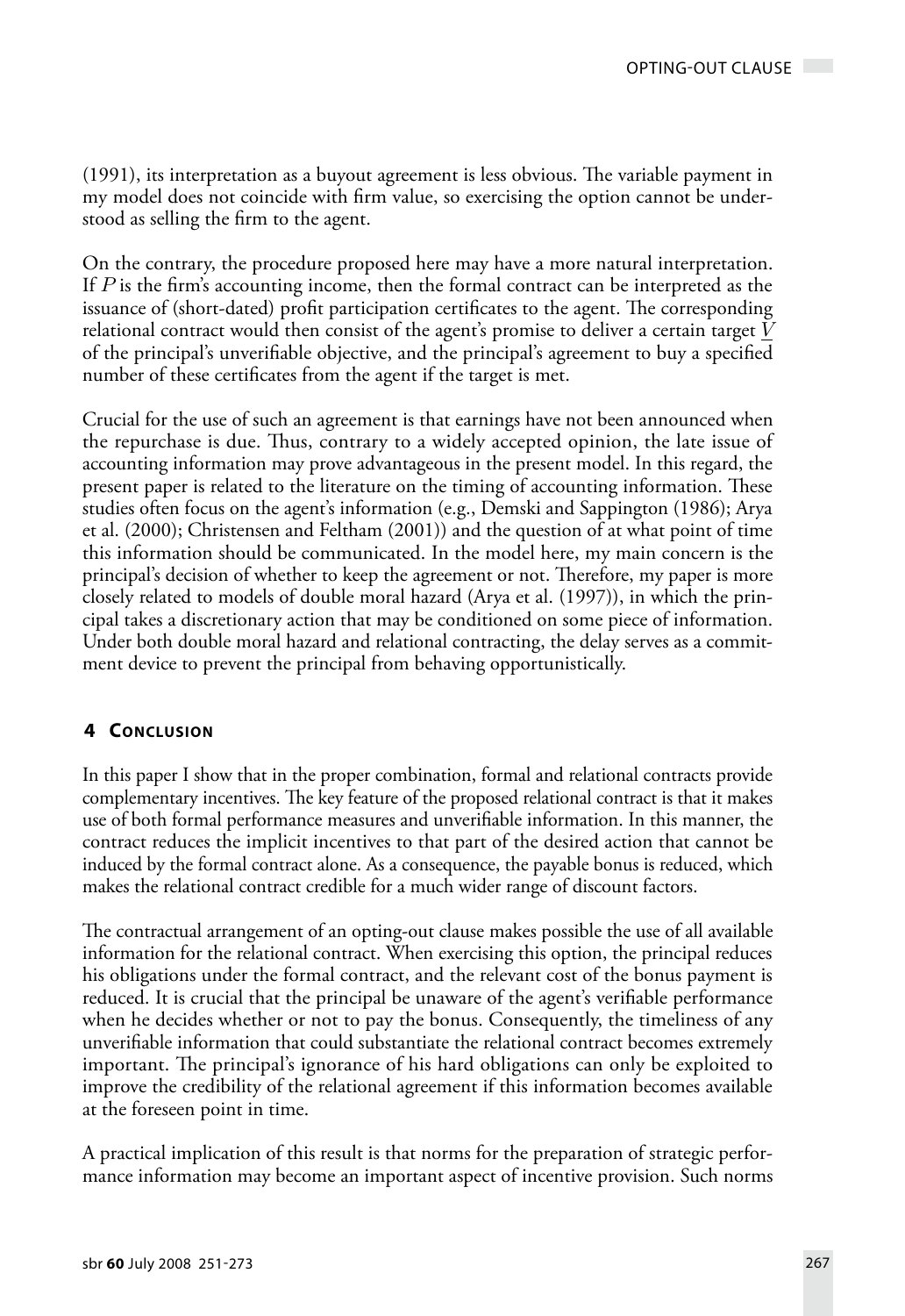may improve the verifiability of leading indicator variables, resulting in a more congruent aggregate of verifiable measures. As this analysis shows, the agency will always benefit from this improvement. On the other hand, norms may prove essential to the remaining unverifiable measures if they fix dates by which the data has to be collected.

#### **Appendix**

#### **A Proofs**

**Proof of Lemma 1:** The relation directly follows from computing  $\Pi^0/\Pi^{FB}.$ 

**Proof of Proposition 1:** Upon substitution of (10), the principal's profit (7) becomes

$$
EU^{P} = \begin{cases} \n\Pi^{FB} - U^{R} & \text{for } \phi \le 1 - 2r \\ \n\Pi^{FB} \Big[ \phi + 4r \frac{(2 - \phi)(1 - \phi(1 + r))}{(1 + 2r)^{2}(1 - \phi)} \Big] - U^{R} \text{ for } 1 - 2r < \phi \le 1/(1 + r) \\ \n\Pi(s^{0}) = \phi \Pi^{FB} - U^{R} & \text{for } \phi > 1/(1 + r). \n\end{cases}
$$

Differentiating with respect to  $\phi$  yields

$$
\frac{\partial}{\partial \phi} \mathbf{E} U^P = \begin{cases}\n0 & \text{for } \phi \le 1 - 2r \\
\prod^{FB} \frac{(1 - \phi)^2 - 4r^2}{(1 + 2r)^2 (1 - \phi)^2} & \text{for } 1 - 2r < \phi \le 1/(1 + r) \\
\prod^{FB} & \text{for } \phi > 1/(1 + r).\n\end{cases}
$$

The signs of the first and third terms are obvious. The second term is negative for  $\phi \geq 1 - 2r$ , which is always true in the relevant range of  $\phi$ .

**Proof of Lemma 2:** The principal aims to minimize the expected bonus  $s_v \mathbf{d}'\mathbf{a} + s_{vr}\mathbf{y}'\mathbf{a}$ , which for  $\mathbf{a} = (s_p + s_{pr})\mathbf{y} + s_v\mathbf{d}$  becomes

$$
s_v\mathbf{d}'((s_p+s_{pr})\mathbf{y}+s_v\mathbf{d})+s_{pr}\mathbf{y}'((s_p+s_{pr})\mathbf{y}+s_v\mathbf{d}).
$$

Differentiating with respect to  $s_p$  yields the first-order condition

$$
s_v \mathbf{d}'\mathbf{y} + s_{pr}\mathbf{y}'\mathbf{y} = 0.
$$

The corresponding optimal level  $s_{pr} = -s_v \mathbf{d}'\mathbf{d}/\mathbf{y}'\mathbf{y} = -s_v s_p^0$  proves part 1 of the lemma:  $s_v V + s_{pr} P = s_v V - s_v s_p^0 P = s_v (V - P^0).$ 

I derive part 2 of the proposition by substituting  $s_{pr}$  into the above condition  $(s_p + s_{pr} = 1 - s_v)$ . This substitution yields  $s_p = (1 - s_v)s_p^0 - s_{pr} = s_p^0$ .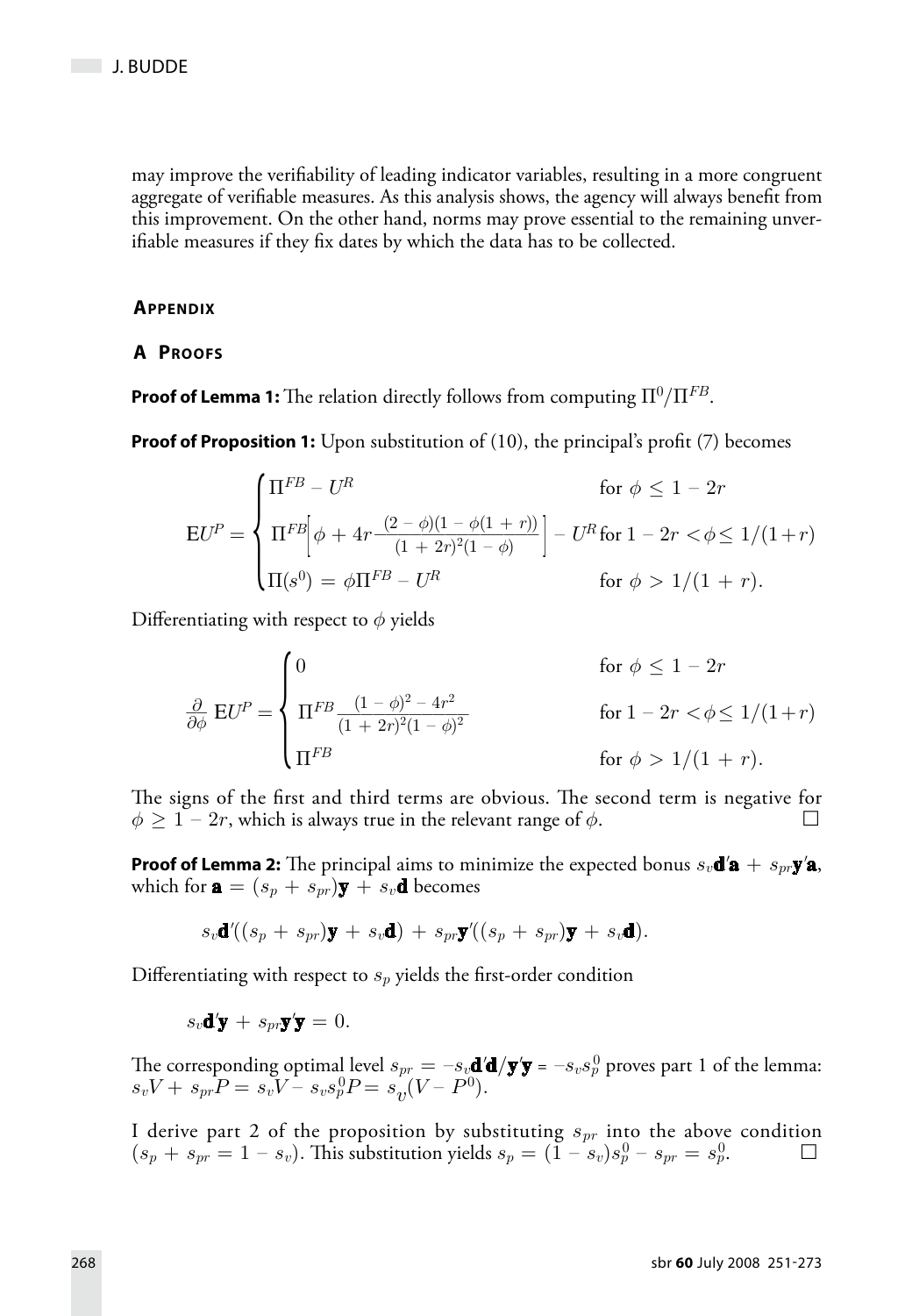**Proof of Lemma 3**: Upon substitution of (12), the principal's profit (7) becomes

$$
EU^{P} = \begin{cases} \n\Pi^{FB} - U^{R} & \text{for } r \leq \frac{1}{2} \\ \n\Pi^{FB} \left[ \phi + \frac{8r}{(1+2r)^{2}} \left( 1 - \phi \right) & \text{for } r > \frac{1}{2}. \n\end{cases}
$$
\n(16)

Differentiating with respect to  $\phi$  yields

$$
\frac{\partial}{\partial \phi} \mathbf{E} U^P = \begin{cases} 0 & \text{for } r \le \frac{1}{2} \\ \Pi^{FB} \left[ 1 - \frac{8r}{(1+2r)^2} \right] & \text{for } r > \frac{1}{2} . \end{cases}
$$

The second term is strictly positive if  $(1 - 2r)^2 > 0$ , which is always true in the relevant range of r range of  $r$ .

#### **Proof of Proposition 2**:

- 1. From (14), it is obvious that  $s_v$  is strictly positive for all levels of r.
- 2. Upon substitution of  $s_v$ , the principal's expected utility (7) becomes

$$
EU^{P} = \begin{cases} \n\Pi^{FB} - U^{R} & \text{for } r \leq \frac{1}{2} \\ \n\Pi^{FB} \left[ \phi + \frac{1 + 2r}{(1 + 2r)^{2}} (1 - \phi) \right] & \text{for } r > \frac{1}{2}. \n\end{cases}
$$
\n(17)

Differentiating with respect to  $\phi$  yields

$$
\frac{\partial}{\partial \phi} \mathbf{E} U^P = \begin{cases} 0 & \text{for } r \le \frac{1}{2} \\ \Pi^{FB} [1 - \frac{1+2r}{(1+r)^2}] & \text{for } r > \frac{1}{2}. \end{cases}
$$

The second term is non-negative for  $r^2 \geq 0$ , which is always the case.

**Proof of Corollary 1:** For  $\phi \geq \hat{\phi}$ , this claim directly follows from proposition 2. For  $\phi$  <  $\ddot{\phi}$ , an explicit computation of  $E U_P$  would be complicated. Instead, I consider the principal's problem of choosing  $s_v$ , to maximize his expected profit (7) subject to the credibility constraint. This problem takes the form:

$$
\begin{aligned} & \max \, \mathrm{E} U^P = \, \Pi^{FB} \, [s_v(2\,-\,s_v)(1\,-\,\phi) \,-\, (\hat{\phi} \,-\, \phi)]. \\ & \text{s.t.} \,\, rs_v^2 \,\, \Pi^{FB} (1\,-\,\phi) \,\leq\, \Pi^{FB} \, [s_v(2\,-\,s_v)(1\,-\,\phi) \,-\, (\hat{\phi} \,-\, \phi)]. \end{aligned}
$$

By the envelope theorem, the impact of congruity is given by the partial derivative of the Lagrangian with respect to  $\phi$ ,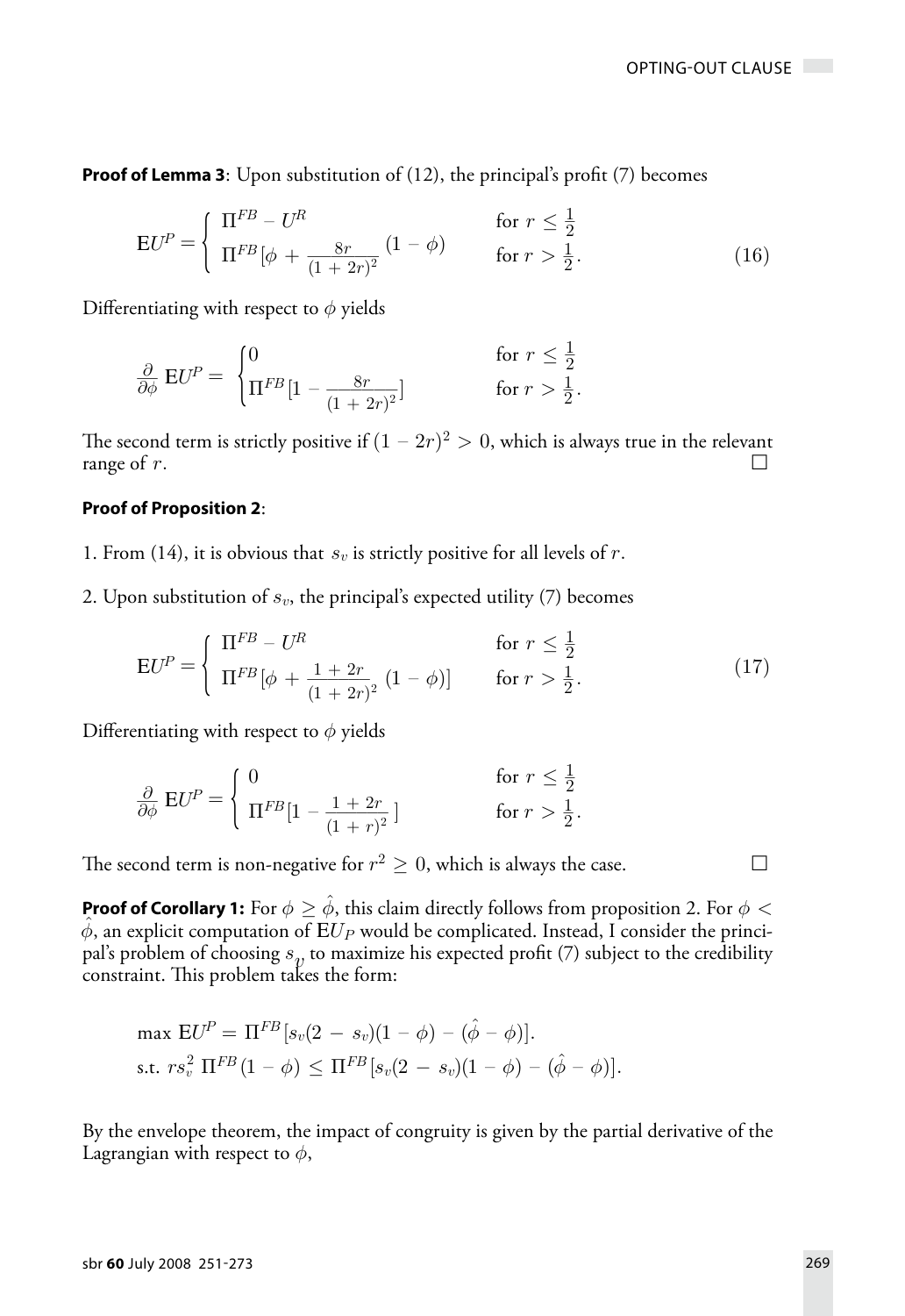$$
\tfrac{\mathrm{d} \mathrm{E} U^P}{\mathrm{d} \phi} = \tfrac{\partial \mathcal{L}}{\partial \phi} = (1-s_v)^2 \Pi^{FB} \ (1\,+\,\lambda) \,+\, \lambda r \Pi^{FB} s_v^{\,2}.
$$

This derivative is non-negative because  $\lambda \geq 0$ .

#### **B** DERIVATIONS

**Derivation of Equation (7):** With  $\mathbf{a}^h = s_v \mathbf{d} + (1 - s_v)\mathbf{y}^0$ , the principal's expected utility (5) becomes

$$
EUp(ah) = d'(svd + (1 - sv)y0)
$$
  
\n
$$
- \frac{1}{2}[(svd + (1 - sv)y0)'(svd + (1 - sv)y0)] - UR
$$
  
\n
$$
= svd'd + (1 - sv)d'y0
$$
  
\n
$$
- \frac{1}{2}[sv2d'd + 2sv(1 - sv)dy0 + (1 - sv)2(y0)'y0] - UR.
$$

Taking into account the fact that  $\mathbf{d}'\mathbf{y}^0 = (\mathbf{y}^0)\mathbf{y}^0$ , this expression is equal to

$$
\begin{split} \mathbf{E}U^{P}(\mathbf{a}^{h}) &= s_{v}\mathbf{d}'\mathbf{d} + (1-s_{v})(\mathbf{y}^{0})'\mathbf{y}^{0} - \frac{1}{2}[(s_{v}^{2}\mathbf{d}'\mathbf{d} + (1-s_{v}^{2})(\mathbf{y}^{0})'\mathbf{y}^{0}] - U^{R} \\ &= \frac{s_{v}(2-s_{v})}{2}\mathbf{d}'\mathbf{d} + \frac{(1-s_{v})^{2}}{2}(\mathbf{y}^{0})'\mathbf{y}^{0} - U^{R} \\ &= \frac{(\mathbf{y}^{0})'\mathbf{y}^{0}}{2} + s_{v}(2-s_{v})\left[\frac{\mathbf{d}'\mathbf{d}}{2} - \frac{(\mathbf{y}^{0})'\mathbf{y}^{0}}{2}\right] - U^{R} \\ &= \Pi^{0} + s_{v}(2-s_{v})\left[\Pi^{FB} - \Pi^{0}\right] - U^{R} .\end{split}
$$

**Derivation of Equation (10):** The credibility of the bonus payment requires  $rs_vV \leq \Delta U^P$ , i.e.,

$$
2rs_v\Pi^{FB}[\phi + s_v(1-\phi)] \leq \Pi^{FB}[s_v(2-s_v)(1-\phi) + \min{\{\phi - \hat{\phi}, 0\}}].
$$

The solution to this quadratic inequality is

lution to this quadratic inequality is  
\n
$$
0 \le s_v \le 2\frac{(1 - \phi(1 + r))}{(1 - \phi)(1 - 2r)}.
$$
\n(18)

No solution exists if the right-hand term is negative, which is the case for  $\phi > 1/(1+r)$ . In this case, no subjective reward is promised and  $s_v = 0$ . If  $\phi \leq 1 - 2r$ , the right-hand term is larger than one. Then the credibility constraint is not binding, and the principal chooses the first-best share rate  $s_v = 1$ . In all other cases,  $s_v$  equals the upper bound in (18).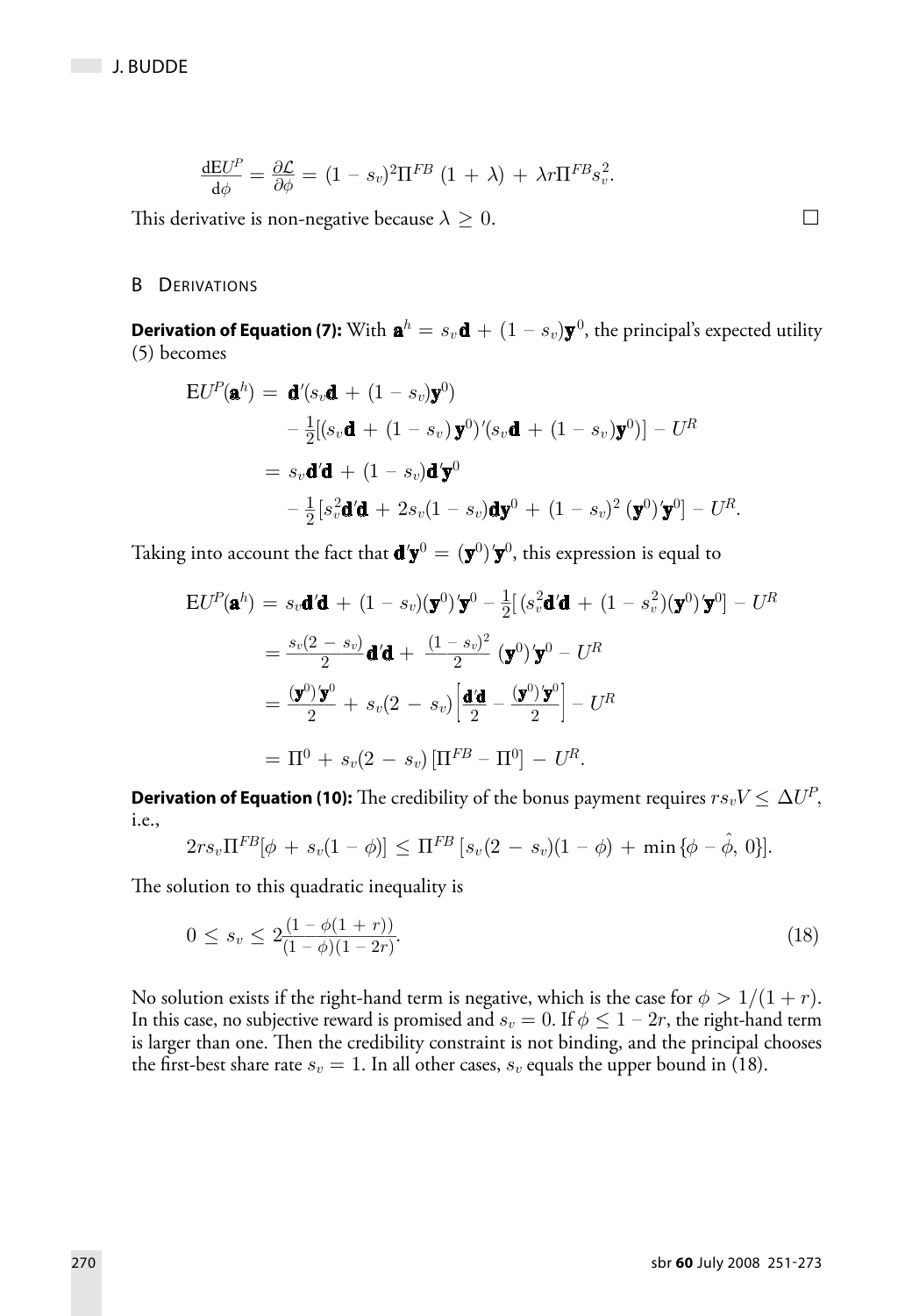**Derivation of Equality (11):** The required bonus can be calculated as follows:

$$
s_v(\mathbf{d} - \mathbf{y}^0)' \mathbf{a} = s_v(\mathbf{d} - \mathbf{y}^0)' (s_v \mathbf{d} + (1 - s_v) \mathbf{y}^0)
$$
  
\n
$$
= s_v(\mathbf{d} - \mathbf{y}^0)' (\mathbf{y}^0 + s_v(\mathbf{d} - \mathbf{y}^0))
$$
  
\n
$$
= s_v^2(\mathbf{d} - \mathbf{y}^0)' (\mathbf{d} - \mathbf{y}^0)
$$
  
\n
$$
= s_v^2[\mathbf{d}'\mathbf{d} - (\mathbf{y}^0)' \mathbf{y}^0]
$$
  
\n
$$
= 2s_v^2(\Pi^{FB} - \Pi^0).
$$

**Derivation of equation (12):** The credibility of the bonus payment requires  $rs_vV \leq \Delta U^P$ , i.e.,

$$
2rs_v^2\Pi^{FB}(1-\phi) \leq \Pi^{FB}[s_v(2-s_v)(1-\phi) + \min{\{\phi-\hat{\phi},0\}}].
$$

The solution to this quadratic inequality is

$$
0 \le s_v \le \frac{2}{1+2r} \,. \tag{19}
$$

If  $r \leq 1/2$ , the right-hand term is larger than one. Then the credibility constraint is not binding, and the principal chooses the first-best share rate  $s_v = 1$ . In all other cases,  $s_v$ equals the upper bound in (19).

**Derivation of equation (14)**: The credibility of the bonus payment requires  $rs_vV \leq \Delta U^P$ , i.e.,

$$
r s_v^2 \Pi^{FB} (1 - \phi) \le \Pi^{FB} [s_v (2 - s_v) (1 - \phi)].
$$

The solution to this quadratic inequality is

$$
0 \le s_v \le \frac{2}{1+r} \,. \tag{20}
$$

If  $r \leq 1$ , the right-hand term is larger than one. Then the credibility constraint is not binding, and the principal chooses the first-best share rate  $s_v = 1$ . In all other cases,  $s_v$ equals the upper bound in (20).

**Derivation of Equation (15)**: The credibility constraint is

$$
r s_v^2 \Pi^{FB} (1-\phi) \leq \Pi^{FB} [s_v (2\,_v)(1-\phi) - (\hat{\phi} - \phi)].
$$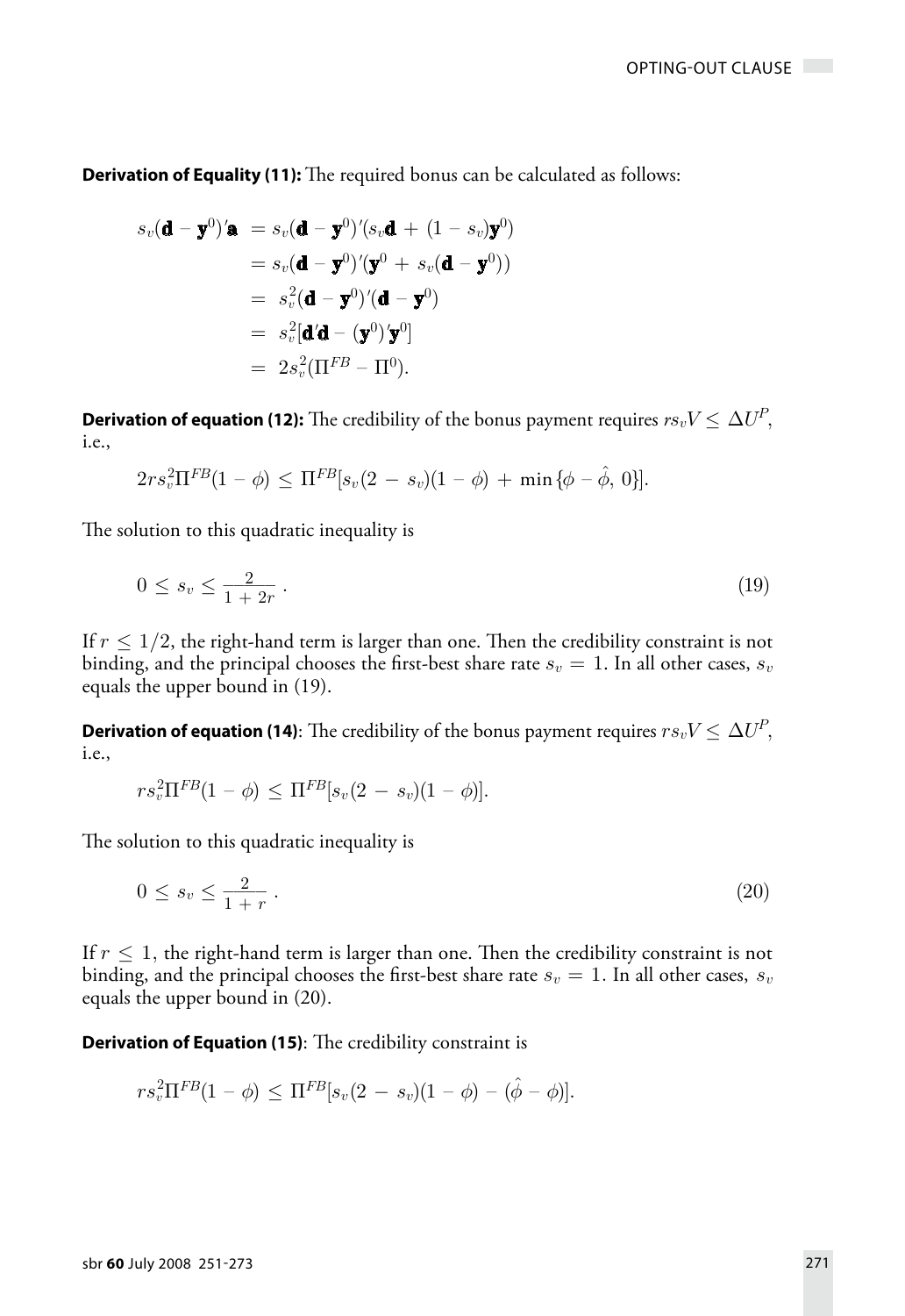This inequality is fulfilled for

$$
\begin{aligned}\n\text{nequality is fulfilled for} \\
\frac{1}{1+r} - \frac{\sqrt{(1-\phi)(1+r\phi - \hat{\phi}(1+r))}}{(1-\phi)(1+r)} &\leq s_v \\
&\leq \frac{1}{1+r} + \frac{\sqrt{(1-\phi)(1+r\phi - \hat{\phi}(1+r))}}{(1-\phi)(1+r)}\n\end{aligned} \tag{21}
$$

Such  $s_v$  exist if the radicand in (21) is non-negative, which holds for  $r \leq (1 - \hat{\phi})/(\hat{\phi} - \phi)$ or  $\phi > [(1 + r)\phi - 1]/r$ .

#### **References**

Abreu, Dilip (1988), On the theory of infinitely repeated games with discounting, *Econometrica* 56, 383-396.

- Arya, Anil, Jonathan Glover, and Kashi Sivaramakrishnan (1997), The Interaction between Decision and Control Problems and the Value of Information, *The Accounting Review* 7, 561-574.
- Arya, Anil, John Fellingham, Jonathan Glover, and Kashi Sivaramakrishnan (2000), Capital Budgeting, the Hold-up Problem, and Information System Design, *Management Science* 46, 205-216.
- Baker, George P. (2000), The Use of Performance Measures in Incentive Contracting, *American Economic Review* 90, 415-420.
- Baker, George P. (2002), Distortion and Risk in Optimal Incentive Contracts, *The Journal of Human Resources* 37, 728-751.
- Baker, George P., Robert Gibbons, and Kevin J. Murphy (1994), Subjective Performance Measures in Optimal Incentive Contracts, *Quarterly Journal of Economics* 109, 1125-1156.
- Baker, George P., Robert Gibbons, and Kevin J. Murphy (2002), Relational Contracts and the Theory of the Firm, *Quarterly Journal of Economics* 117, 39-83.
- Banker, Rajiv D. and Srikant M. Datar (1989), Sensitivity, Precision, and Linear Aggregation of Signals for Performance Evaluation, *Journal of Accounting Research* 27, 21-39.
- Budde, Jörg (2007), Performance Measure Congruity and the Balanced Scorecard, *Journal of Accounting Research* 45, 515-539.
- Christensen, Peter O. and Gerald A. Feltham (2001), Efficient Timing of Communication in Multiperiod Agencies, *Management Science* 47, 280-294.
- Datar, Srikant M., Susan Kulp, and Richard A. Lambert (2001), Balancing Performance Measures, *Journal of Accounting Research* 39, 75-92.
- Demski, Joel S. and David E.M. Sappington (1986), On the Timing of Information Release, *Information Economics and Policy* 2, 307-316.

Demski, Joel S. and David E.M. Sappington (1991), Resolving Double Moral Hazard Problems with Buyout Agreements, *Rand Journal of Economics* 22, 232-240.

- Feltham, Gerald A. and Jim Xie (1994), Performance Measure Congruity and Diversity in Multi-Task Principal/Agent Relations, *The Accounting Review* 69, 429-453.
- Feltham, Gerald A. and John Wu (2000), Public Reports, Information Acquisition by Investors, and Management Incentives, *Review of Accounting Studies* 5, 155-190.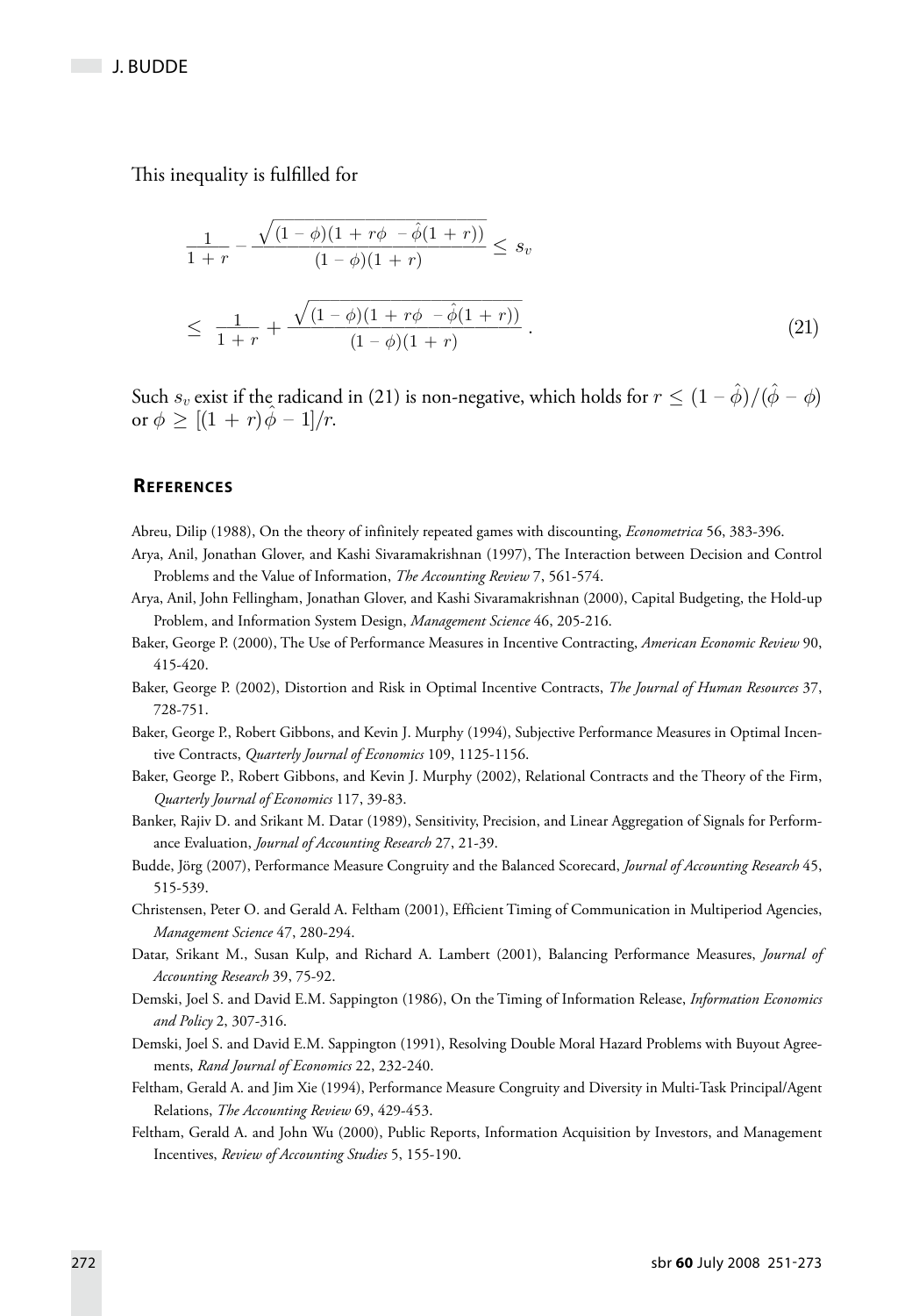- Hermalin, Benjamin and Michael Katz (1991), Moral Hazard and Verifiability: The Effects of Renegotiation in Agency, *Econometrica* 59, 1735-1753.
- Holmström, Bengt and Paul Milgrom (1991), Multitask Principal-Agent Analyses: Incentive Contracts, Asset Ownership, and Job Design, *Journal of Law, Economics and Organization* 7, 24-52.
- Kaplan, Robert S. and David P. Norton (1992), The Balanced Scorecard Measures that Drive Performance, *Harvard Business Review*, 71-79.
- Kaplan, Robert S. and David P. Norton (1996), Using the Balanced Scorecard as a Strategic Management System, *Harvard Business Review*, 75-87.
- Kaplan, Robert S. and David P. Norton, (2001), *The strategy-focussed organization*, Harvard: Harvard Business School Publishing.
- Klein, Benjamin (2002), The role of incomplete contracts in self-enforcing relationships, in Eric Brousseau (ed.), *The economics of contracts: theories and applications*, Cambridge: Cambridge University Press.
- O'Hanlon, John and Ken Peasnell (2002), Residual Income and Value-Creation: The Missing Link, *Review of Accounting Studies* 7, 229-245.
- Pearce, David G. and Ennio Stacchetti (1998), The Interaction of Implicit and Explicit Contracts in Repeated Agency, *Games and Economic Behavior* 23, 75-96.